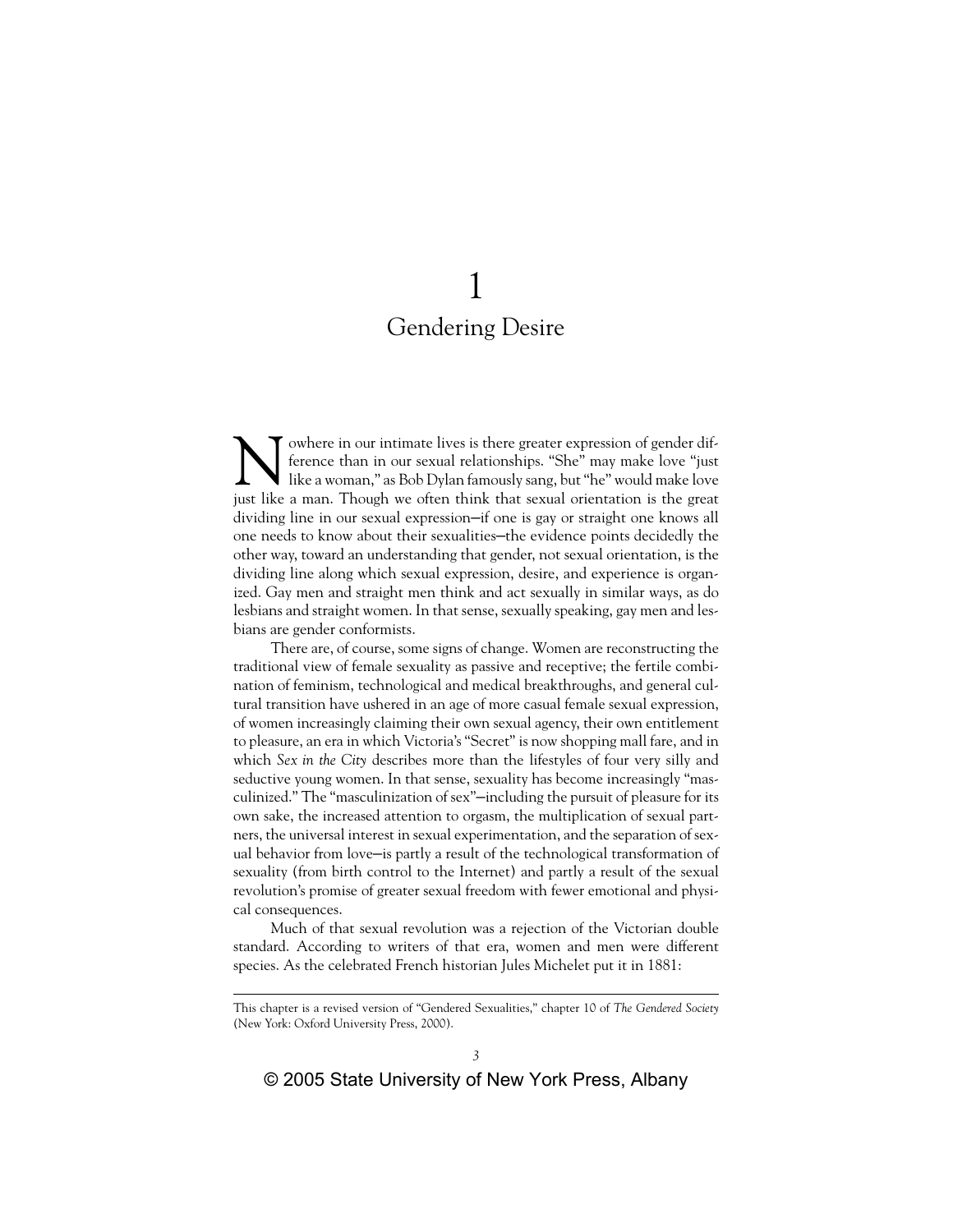[Woman] does nothing as we [men] do. She thinks, speaks, and acts differently. Her tastes are different from our tastes. Her blood even does not flow in her veins as ours does, at times it rushes through them like a foaming mountain torrent . . . She does not eat like us**—**neither as much nor of the same dishes. Why? Chiefly, because she does not digest as we do. Her digestion is every moment troubled with one thing: She yearns with her very bowels. The deep cup of love (which is called the pelvis) is a sea of varying emotions, hindering the regularity of the nutritive function. (cited in Gardetto, 1988, p. 18)

Sex was invariably seen as bad for women**—**unhealthy and immoral**—**while it was tolerated or even encouraged for men. "The majority of women (happily for them) are not much troubled with sexual feelings of any kind," wrote one physician (obviously male) in the 1890s (cited in Ehrenreich & English, 1974).

Even when Alfred Kinsey undertook his pioneering studies of sexual behavior in the decade following the Second World War, this double standard was still firmly in place. As he wrote in 1953:

[W]e have not understood how nearly alike females and males may be in their sexual responses, and the extent to which they may differ. We have perpetuated the age-old traditions concerning the slower responsiveness of the female, the greater extent of the erogenous areas on the body of the female, the earlier sexual development of the female, the idea that there are basic differences in the nature of orgasm among females and males, the greater emotional content of the female's sexual response, and still other ideas which are not based on scientifically accumulated data**—**and all of which now appear to be incorrect. It now appears that the very techniques which have been suggested in marriage manuals, both ancient and modern, have given rise to some of the differences that we have thought inherent in females and males. (Kinsey, Pomeroy & Martin, p. 376)

Kinsey believed that males and females have basically the same physical responses, though men are more influenced by psychological factors. Note in the passage above how Kinsey suggests that the advice of experts actually *creates* much of the difference between women and men. One study of gynecology textbooks published between 1943 and 1972 bears this out. The authors found that many textbooks asserted that women could not experience orgasm during intercourse. One textbook writer observed, "sexual pleasure is entirely secondary or even absent" in women; another described women's "almost universal frigidity." Given such assumptions, it's not surprising that women were counseled to fake orgasm; after all, they weren't capable of real ones. "It is good advice to recommend to the women the advantage of innocent simulation of sex responsiveness; as a matter of fact many women in their desire to please their husbands learned the advantage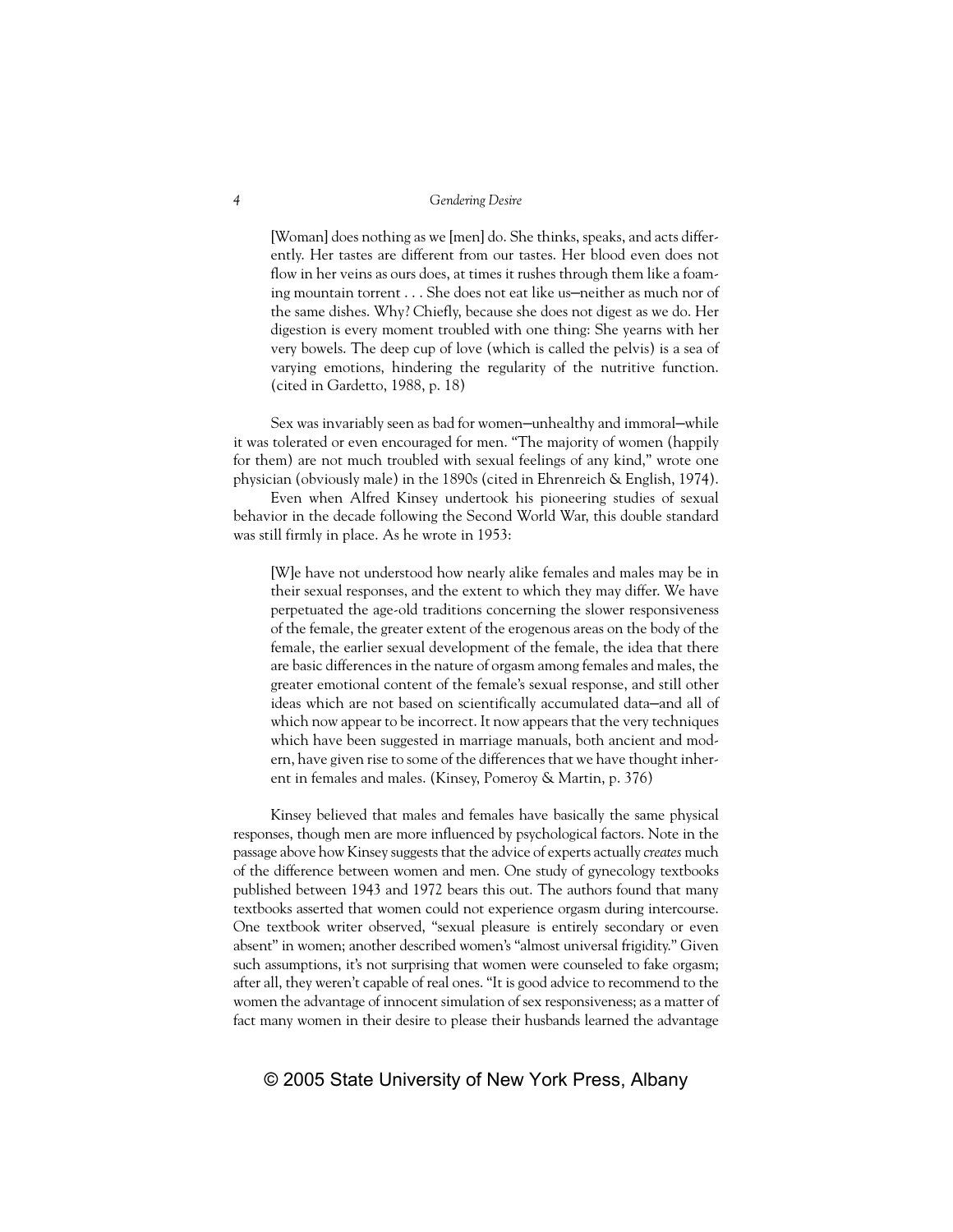of such innocent deception," was the way one text counseled gynecologists to raise the issue with their female patients (cited in Bart, 1974, pp. 6**–**7).

The double standard persists today**—**perhaps less in what we actually do and more in the way we think about sex. Men still stand to gain status and women to lose it from sexual experience: he's a stud who scores; she's a slut who "gives it up." Boys are taught to try to get sex; girls are taught strategies to foil the boys' attempts. "The whole game was to get a girl to give out," one man told sociologist Lillian Rubin. "You expected her to resist; she had to if she wasn't going to ruin her reputation. But you kept pushing. Part of it was the thrill of touching and being touched, but I've got to admit, part of it was the conquest, too, and what you'd tell the guys at school the next day." "I felt as if I should want to get it as often as possible," recalled another. "I guess that's because if you're a guy, you're supposed to want it" (1991, pp. 28, 42). The sexual double standard is more than a case of separate but equal sexual scripting, more than a case of complementary "his" and "her" sexualities, like a matching set of bathroom towels.

The sexual double standard is itself a product of gender inequality, of sexism**—**the unequal distribution of power in our society based on gender. Gender inequality is reinforced by the ways we have come to assume that men are more sexual than women, that men will always try to escalate sexual encounters to prove their manhood, and that women**—**or, rather, "ladies"**—**either do not have strong sexual feelings, or that those who do must be constantly controlled lest they fall into disrepute. With such a view, sex becomes a contest, not a means of connection; when sexual pleasure happens, it's often seen as his victory over her resistance. Sexuality becomes, in the words of feminist lawyer Catharine MacKinnon, "the linchpin of gender inequality" (1996, p. 185).

Women are raised to believe that to be sexually active or promiscuous is to transgress the rules of femininity. These rules are enforced not just by men, of course, but also by other women, and institutionalized by church, state, and school. The pursuit of sex transforms good girls into bad girls, so most women accept the cultural standard of sexual minimalism**—**few partners, fewer positions, less pleasure, less sex without emotional commitment. Such an ideology keeps a woman waiting for her Prince Charming to liberate her, to arouse her with his tender kisses, and release the passion smoldering beneath her cooler surface.

Examples of these different scripts abound**—**from what we think about, what we want, and what we actually do. For example, consider what "counts" as sex. When they say the word "sex," women and men often mean different things. In one study, monogamous heterosexual couples in their mid-40s were asked, "How many times did you make love last week?" Consistently, the researchers found, the men reported slightly higher numbers than the women. What could this indicate better memories? masculine braggadocio? clandestine affairs? solitary pleasures? When the researchers asked more questions, they found the difference was the result of women and men counting different experiences as "making love." The women would count one sexual encounter once, while the men tallied up the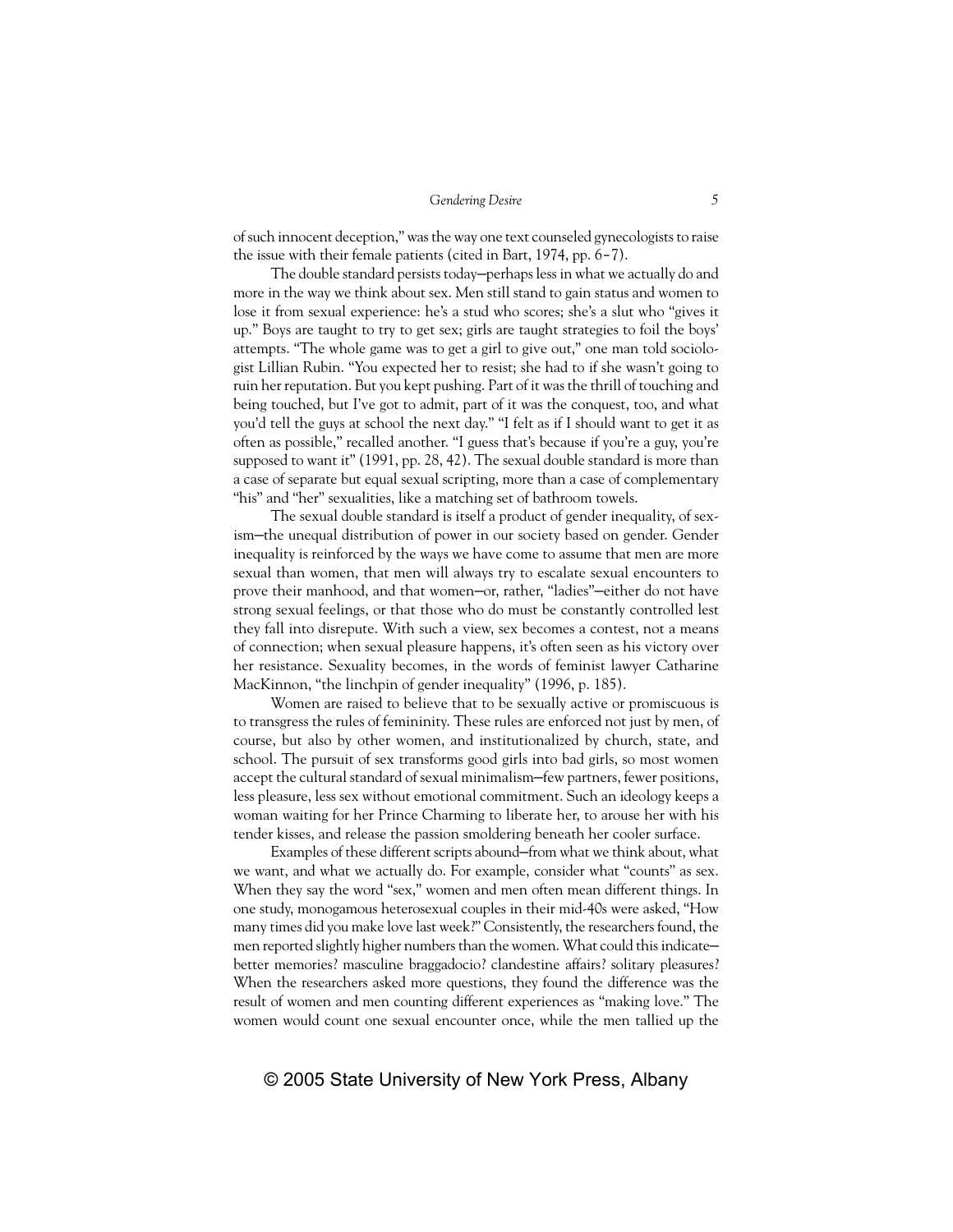number of their orgasms. Thus, while a woman might say, "Hmm, we made love three times last week," her husband might say, "Hmm, let me see, we did it three times, but one of those times we did it twice [meaning that he had two orgasms], so I guess the answer is four."

The differences in counting criteria reveal deeper differences in the understanding of sexual expression. Women's understanding that sex equals the entire encounter gives them a somewhat broader range of sexual activities that count as sex. Men's focus on orgasm as the defining feature of sex parallels their tendency to exclude all acts except intercourse from "having sex." Oral or manual stimulation are seen as "foreplay" for men, as "sex" for women. Men cannot tally the encounter on their mental scorecard unless intercourse also occurs. This often results in complex rules about what constitutes a "technical virgin." (The recent public seminar on what counts as "sexual relations" in the impeachment trial of President Clinton bears this out. Since he and Monica Lewinsky did not have sexual intercourse, and instead did what girls in my high school used to call "everything but," Clinton argued that he did not lie when he denied having sex with Lewinsky. In his mind, as one of my pals in the locker room explained it to me, "it only counts if you put it in." And some recent medical evidence bears this out; a recent article in the *Journal of the American Medical Association* reported that only intercourse "counted" as sex for nearly two-fifths of those surveyed. Fifty-nine percent of respondents believed that oral-genital contact did not constitute "having sex") (Sanders & Reinisch, 1999, p. 281).

Intercourse and orgasm are more important forms of sexual expression for men than they are for women. This leads to a greater emphasis on the genitals as the single most important erogenous zone for men. If men's sexuality is phallocentric**—**revolving around the glorification and gratification of the penis**—**then it is not surprising that men often develop elaborate relationships with their genitals. Some men name their penis**—**"Willie," "John Thomas," or "Peter"**—**or give them cute nicknames taken from mass-produced goods like "Whopper" and "Big Mac." Men may come to believe that their penises have little personalities, (or, perhaps, what feel like big personalities), threatening to refuse to behave the way they are supposed to behave. If men do not personify the penis, they objectify it; if it is not a little person, then it is supposed to act like a machine, an instrument, a "tool." A man projects "the coldness and hardness of metal" onto his flesh, writes one French philosopher (Reynaud, 1983, p. 41).

Few women name their genitals; fewer still think of their genitals as machines. Can you imagine if they called their clitorises "Shirley" or their labia "Sally Ann"? In fact, women rarely refer to their genitals by their proper names at all, generally describing vulva, labia, and clitoris with the generic "vagina" or even the more euphemistic "down there" or "private parts." And it would be rare indeed to see a woman having a conversation with her labia (see Tavris, 1992 and Lerner, 1998).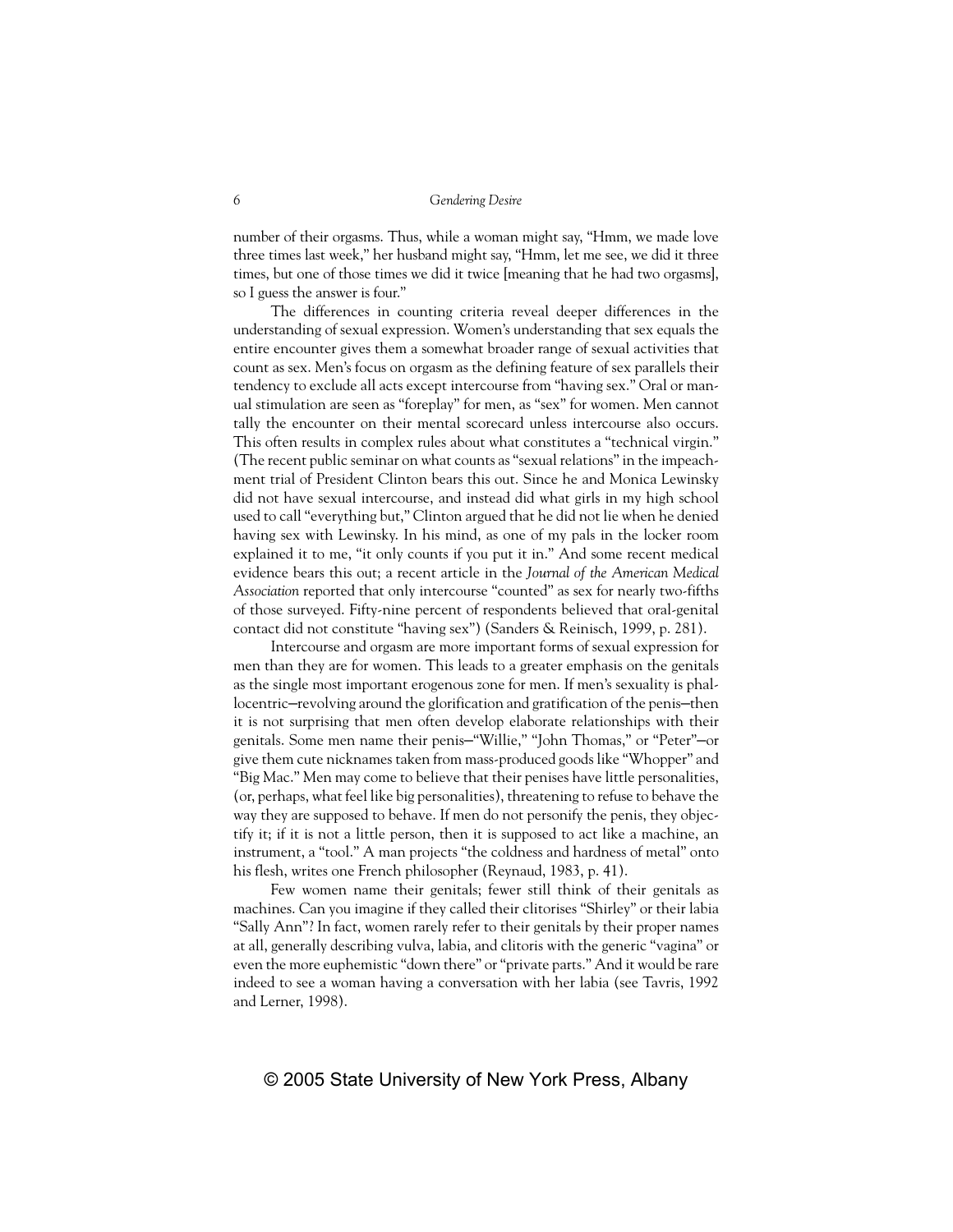So when they think about sex, men and women are often thinking about different things. Actually, thinking about sex at all seems to be a gendered activity. Men tend to think about sex more often than women. Over half of the men surveyed (54 percent) in the most recent large-scale sex survey conducted by the National Opinion Research Center (NORC) at the University of Chicago reported that they think about sex very frequently, compared with 19 percent of the women. Two-thirds of the women report that they think about sex less frequently, compared with 43 percent of the men. And 14 percent of the women say they rarely or never think about sex, compared with only 4 percent of the men (Laumann et al., 1994).

Forty years earlier, Alfred Kinsey and his colleagues had found that 89 percent of men who masturbated fantasized, while only 64 percent of women did. And what they "use" for their fantasies differs. Today, nearly one-fourth (23 percent of men and 11 percent of women) use X-rated movies or videos; 16 percent of men and 4 percent of women use sexually explicit books or magazines (Laumann et al., 1994, p. 135). And what they fantasize about differs dramatically. A research assistant and I have collected over 1,000 sexual fantasies from students over the past decade. In those fantasies, definite gender patterns emerged. Men tend to fantasize about strangers, often more than one at a time, doing a variety of well-scripted sexual acts; women tend to fantasize about setting the right mood for lovemaking with their boyfriend or husband, but rarely visualize specific behaviors (see chapter 3, of this volume).

Men's fantasies are idealized renditions of masculine sexual scripts: genitally focused, orgasm centered, and explicit in the spatial and temporal sequencing of sexual behaviors. We know exactly who does what to whom in what precise order. Physical characteristics of the other participants are invariably highly detailed; these are most often strangers (or famous models or actresses) chosen for their physical attributes. Rarely do they include the physical setting for the encounter. Women's fantasies, on the other hand, are replete with descriptions that set the scene**—**geographic and temporal settings, with elaborate placement of props like candles, rugs, and wine glasses. They often involve present or past partners. Explicitly sexual description is minimal and usually involves vague references to lovemaking.

Thus we might say that women's *sexual* imaginations are impoverished at the expense of highly developed *sensual* imaginations; by contrast, men's sensual imaginations are impoverished by their highly developed sexual imaginations. (These differences hold for both heterosexual and homosexual women and men, a further indication that the basic component in our sexual scripts is gender, not sexual orientation.) While there has been some evidence of shifts in women's fantasies toward more sexually explicit scenes, and increasing comfort with explicit language, these fantasies do reveal both what we think and what we think we are supposed to think about when we think about sex (see Hariton & Singer, 1974;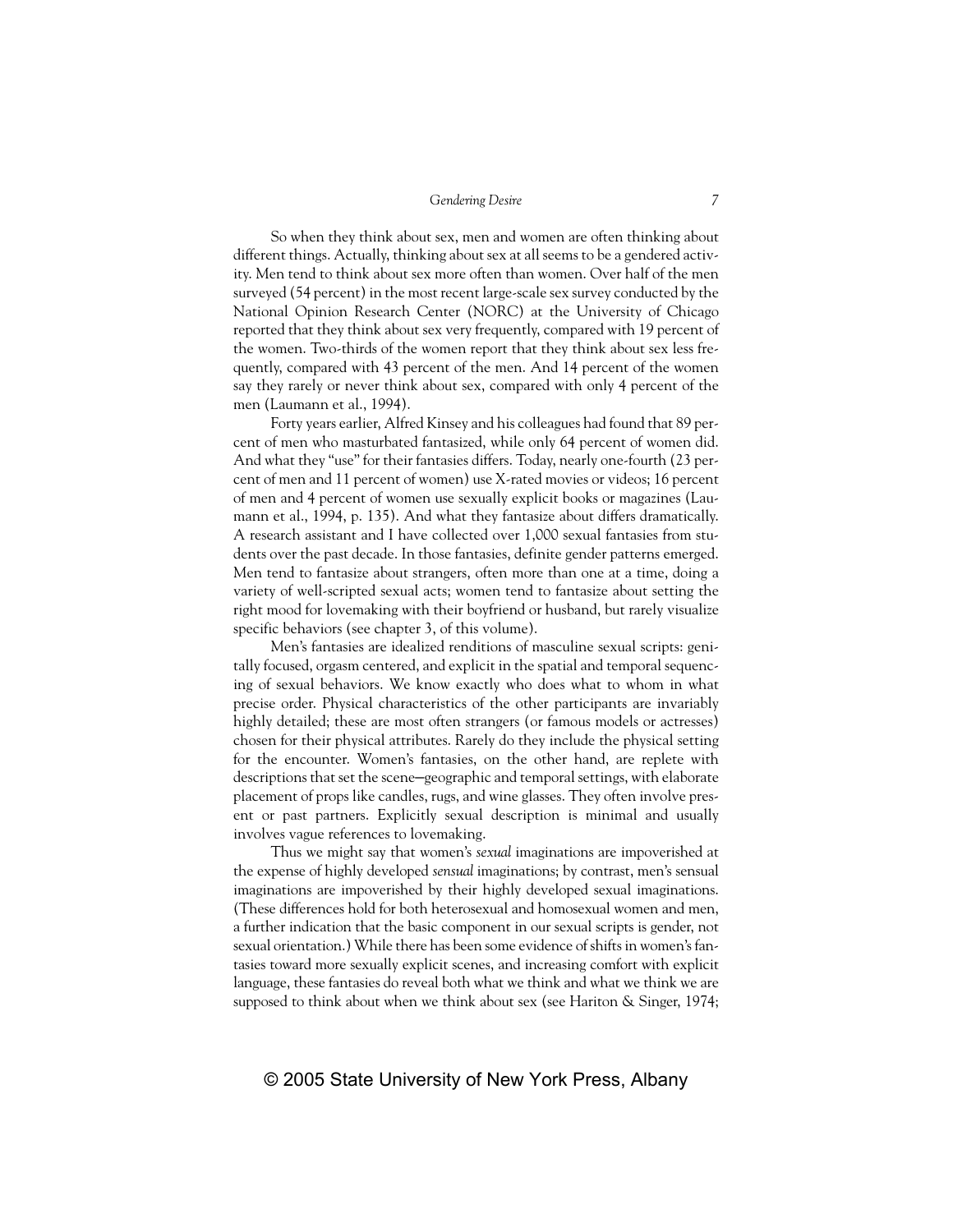Goleman, 1983; May, 1980; Chick & Gold, 1987**–**88; Mednick, 1977; Follingstad & Kimbrell, 1986; Knafo & Jaffe, 1984).

Where do these dramatically different mental landscapes come from? One place, of course, is sexual representation. Pornography occupies a special place in the development of men's sexuality. Nearly all men confess to having some exposure to pornography, at least as adolescents; indeed, for many men, the first naked women they see are in pornographic magazines. And pornography has been the site of significant political protest**—**from an erotophobic right wing that considers pornography to be as degrading to human dignity as birth control information, homosexuality, and abortion, to radical feminist campaigns that see pornography as a vicious expression of misogyny, on par with rape, spouse abuse, and genital mutilation (see chapters 4**–**6 in this volume).

While the right wing's efforts rehearsed America's discomfort with all things sexual, the radical feminist critique of pornography transformed the political debate, arguing that when men looked at pornographic images of naked women, they were actually participating in a culture-wide hatred and contempt for women. Pornographic images are about the subordination of women; pornography "makes sexism sexy," in the words of one activist. Here is one pornographic director and actor, commenting on his "craft":

My whole reason for being in the [pornography] Industry is to satisfy the desire of the men in the world who basically don't much care for women and want to see the men in my Industry getting even with the women they couldn't have when they were growing up . . . So when we come on a woman's face or somewhat brutalize her sexually, we're getting even for their lost dreams. I believe this. I've heard audiences cheer me when I do something foul on screen. When I've strangled a person or sodomized a person or brutalized a person, the audience is cheering my action, and then when I've fulfilled my warped desire, the audience applauds. (Stoller, 1991, p. 31)

The claims of antipornography feminists**—**that pornography causes rape, or that it numbs us to the real effect of real violence in women's lives**—**have been difficult to demonstrate empirically. Few studies have shown such an empirical relationship, though several have documented some modest changes in men's attitudes immediately after exposure to violent pornography. Yet whether or not there is *any* empirical evidence that the pornography alone causes rape or violence, there remains the shocking difference between us: On any given day in the United States, there are men masturbating to images of women enduring sexual torture, genital mutilation, rape, and violence. Surely, this points to a dramatic difference between women's and men's sexualities**—**one can hardly imagine many women masturbating to reenactments of Lorena Bobbitt's ministrations to her husband. Violence is rarely sexualized for women; that such images can be a routine and casual turn on for many men should at least give us pause.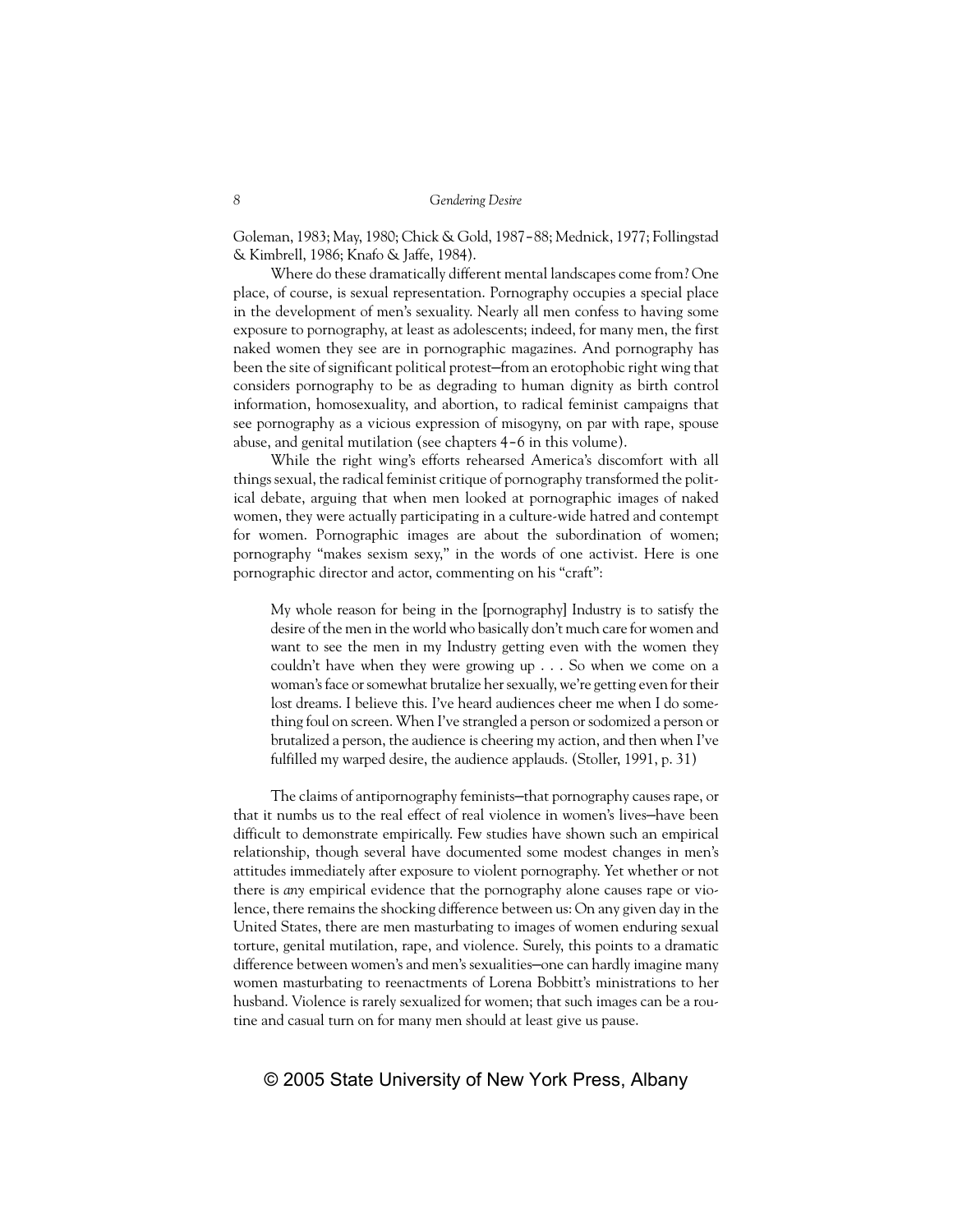Pornography also exaggerates the masculinization of sex. In typical porn video scenes, both women and men want sex**—**even when women don't want it, when they are forced or raped, it turns out that they wanted it after all. Both women and men are always looking for opportunities to have sex, both are immediately aroused and ready for penetration, and both have orgasms within fifteen seconds of penetration. Which gender's sexuality does that sound like? As a result, as antipornography activist John Stoltenberg writes, pornography "tells lies about women," but it "tells the truth about men" (1990, p. 121).

Given men's and women's different sexual mentalities, it's not surprising that we develop different sexualities, as evidenced in our attitudes and behaviors. "For sex to really work for me, I need to feel an emotional *something*," one woman told Lillian Rubin. "Without that, it's just another athletic activity, only not as satisfying, because when I swim or run, I feel good afterward" (p. 102). Women's first sexual experiences are more likely to occur in the context of a committed relationship (Tavris & Wade, 1984, p. 111). Since women tend to connect sex and emotion, it makes sense that they would be less interested in one-night stands, affairs and nonmonogamy. In one survey, women were about 20 percent more likely to agree that one-night stands are degrading (47 percent of the men agreed; 68 percent of the women agreed). Men are more likely to be unfaithful to their spouse, though that gender gap has closed considerably in the past two decades. And, of course, the separation of sex and emotion means that men are more likely to have had more sexual partners than women, although this gender gap has also been narrowing over the past few decades (Blumstein & Schwartz, 1983, p. 279; Schwartz & Rutter, 1998, pp. 60**–**61).1

Men's wider sexual repertoire usually includes desiring oral sex, about which women report being far less enthusiastic. As one woman explained:

I like going down on him. It makes him feel good, truly good. I don't find it unpleasant. I don't say I wish I could do it all the time. I don't equate it with a sale at Bloomingdale's. That I could do all the time. But it's not like going to the dentist either. It's between two extremes. Closer to Bloomingdale's than to the dentist. (Blumstein & Schwartz, 1983, p. 234)

But perhaps this has less to do with the intrinsic meaning of the act, and more to do with the gender of the actor. For example, when men describe their experiences with oral sex, it is nearly always from the position of power. Whether fellatio**—**"I feel so powerful when I see her kneeling in front of me"**—**or cunnilingus**—**"being able to get her off with my tongue makes me feel so powerful"**—**men experience the giving and receiving of oral sex as an expression of their power. By contrast, women perceive both giving and receiving oral sex from the position of powerlessness**—**not necessarily because they are forced to do so, but because "it makes him happy" for them to either do it, or let him do it. So oral sex, like intercourse, allows him to feel "like a man," regardless of who does what to whom.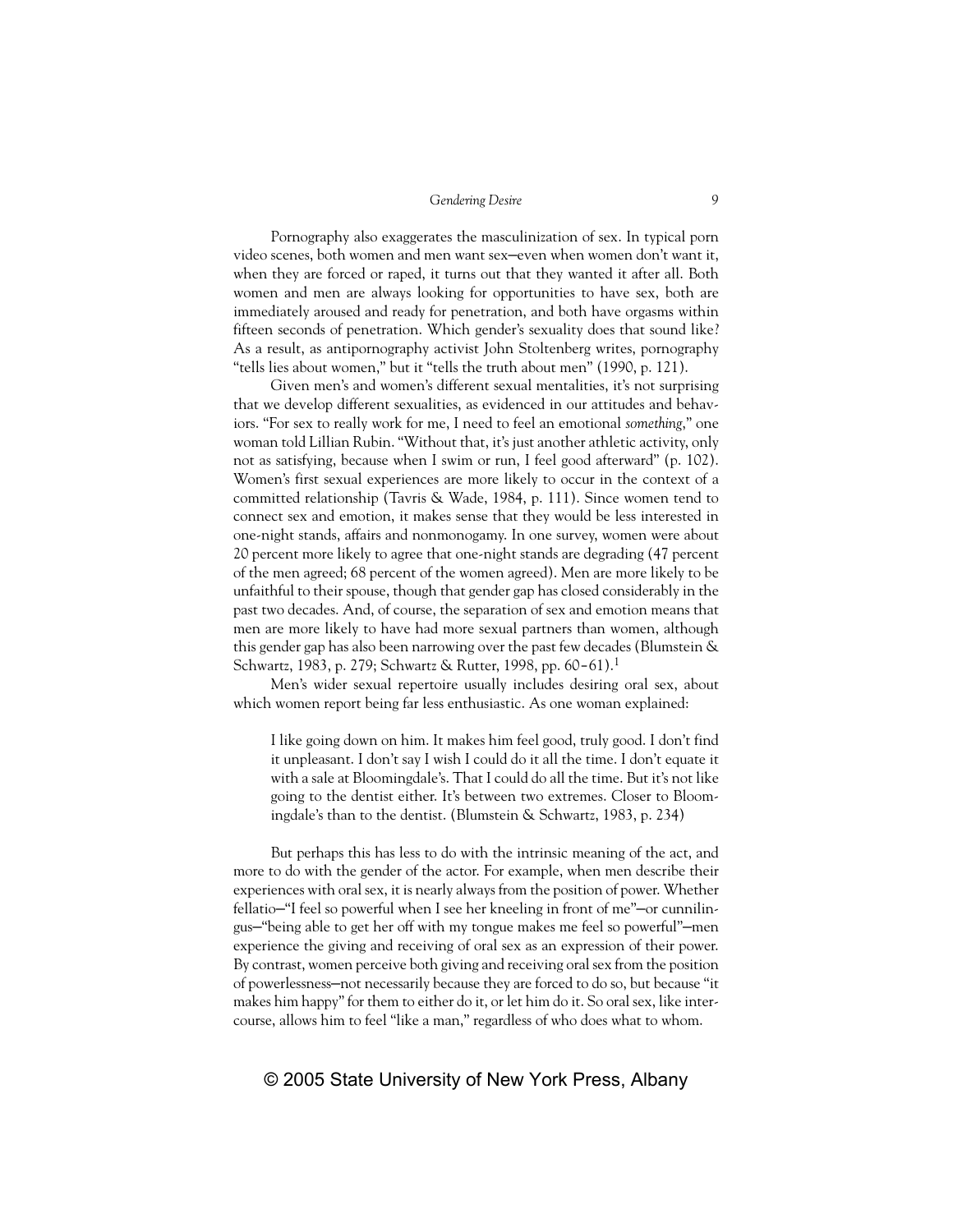Where does the sexual gender gap come from? Though we are constantly bombarded with sexual images in the media and receive lessons about sexual morality from our parents, our teachers, and our religious institutions, most of our sexual learning comes during adolescence, and most of our adolescent sexual socialization is accomplished by our peers. We teach ourselves, and each other, about what feels good and why, and then we practice performing those activities until they do feel the way we're told we're supposed to feel.

Remember, for example, those junior high school "wrestling matches" two adolescents trying to negotiate, usually without words, the extent of their sexual contact. Both the boy and the girl have goals, though they may be very different. "His" object, of course, is to score**—**and toward that end he has a variety of maneuvers, arguments, and other strategies his friends have taught him. "Her" object may be pleasure, but it is also to preserve and protect her reputation as a "good girl," which requires that she be seen as alluring but not "easy." "Young men come to sex with quite different expectations and desires than do young women," the NORC sex survey declared. "Young women often go along with intercourse the first time, finding little physical pleasure in it, and a substantial number report being forced to have intercourse" (Laumann et al., 1994, p. 347).

By the time we get to be adults, this socialized distance between women and men can ossify into the different experiences we are said to have. Each gender is seeking to express different feelings, for different reasons, with different repertoires, and so it may appear that we are from different planets. In the British film *Sammy and Rosie Get Laid,* a lesbian character suggests that heterosexuals are to be pitied. "The women spend all their time trying to come, and they're unsuccessful, and the men spend all their time trying not to come, and they're unsuccessful also."

She has a point. Since many men believe that adequate sexual functioning is being able to delay ejaculation, some develop strategies to prevent what they consider to be premature ejaculation**—**strategies that exaggerate emotional distancing, phallocentrism, the focus on orgasm, and objectification. Here's how Woody Allen once put it in a stand-up comedy routine from the mid-1960s. After describing himself as a "stud," Allen says:

When making love, in an effort to [pause] to prolong [pause] the moment of ecstasy, I think of baseball players. All right, now you know. So the two of us are making love violently, and she's digging it, so I figure I'd better start thinking of baseball players pretty quickly. So I figure it's one out, and the Giants are up. Mays lines a single to right. He takes second on a wild pitch. Now she's digging her nails into my neck. I decide to pinch-hit for McCovey. [pause for laughter] Alou pops out. Haller singles, Mays takes third. Now I've got a first and third situation. Two outs and the Giants are behind one run. I don't know whether to squeeze or to steal. [pause for laughter] She's been in the shower for ten minutes already. [pause] I can't tell you anymore, this is too personal. [pause] The Giants won.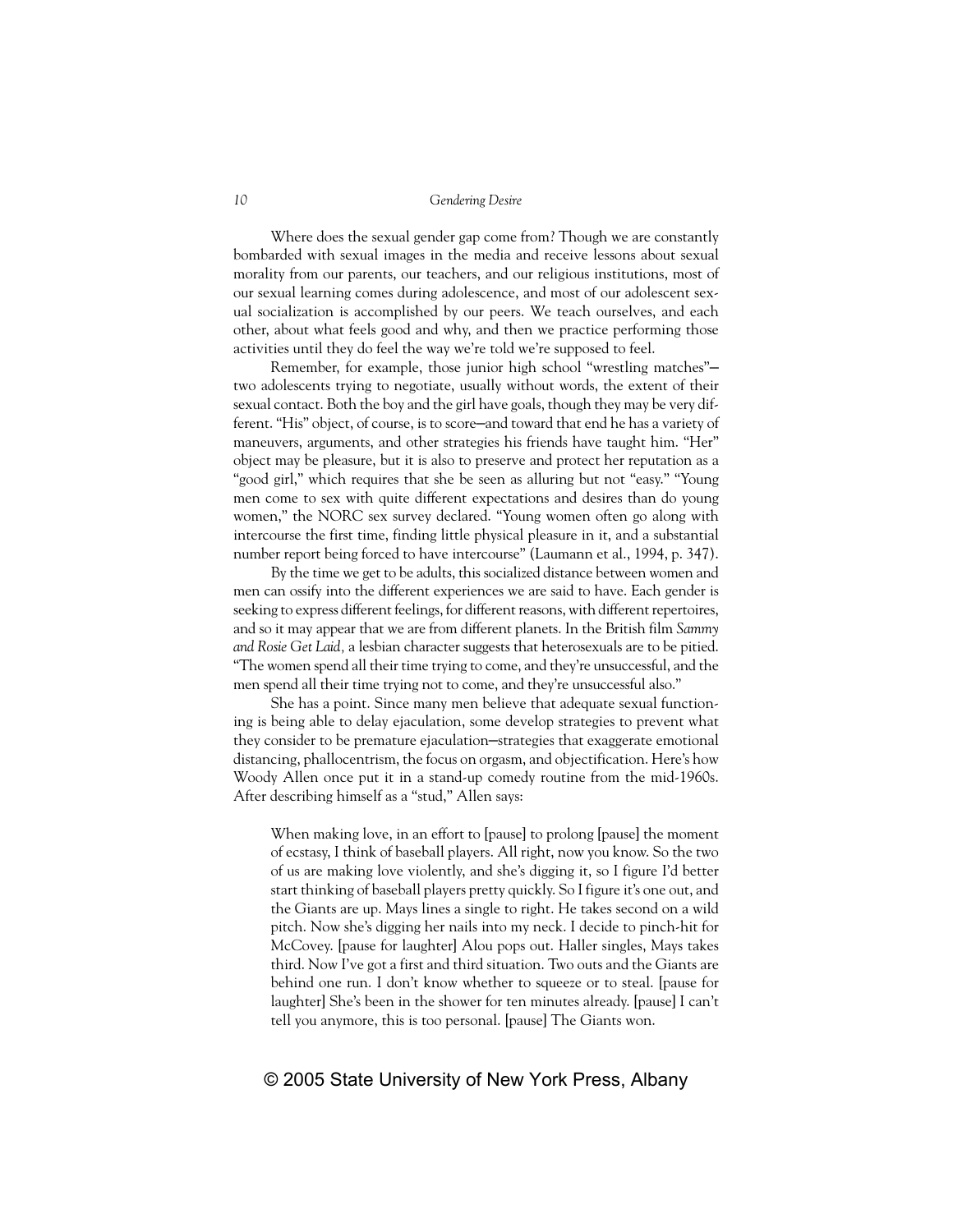Readers may be struck by several things**—**the imputation of violence, how her pleasure leads to his decision to think of baseball players, the requirement of victory in the game, and the sexual innuendo contained in the sports language. The text also supplies a startling revelation of male sexual distancing. Here's a device that is so successful at delaying ejaculation (or any sexual connection) that the narrator is rendered utterly unaware of his partner's experience. "She's been in the shower for ten minutes already," Allen remarks, as if he's just noticed. Other men describe elaborate mental scripting of sports scenes, reciting multiplication tables, or, in the case of one of my students, a chemistry major, reciting, in order, the periodic table of the elements. No wonder women often wonder what men are thinking about during sex!

When it goes "right," we clearly observe the gendered qualities of sex. Another illustration of the genderedness of sex comes from research on what happens when things go wrong. For example, when men seek therapeutic evaluation for sexual problems, they rarely describe not experiencing enough pleasure. One man who experienced premature ejaculation reported that he felt like he "isn't a real man" because he "can't satisfy a woman." Another, with erectile problems, told a therapist that "a real man never has to ask his wife for anything sexually" and he "should be able to please her whenever he wants." Each of these men thus expressed a sexual problem in gender terms; each fears that his sexual problem damages his masculinity, makes him less of a real man. For these men, sexuality is less about mutual pleasuring and more about hydraulic functioning. Is it any wonder that men use the language of the workplace (in addition to using metaphors from sports and war) to describe sexual experiences. We use the "tool" to "get the job done," which is, of course, to "achieve" orgasm, or else we experience "performance anxiety." Men with sexual problems are rarely gender nonconformists, unable or unwilling to follow the rules of masculine sexual adequacy. If anything, they are overconformists to norms that define sexual adequacy by the ability to function like a well-oiled machine (see chapter 8 in this volume).

## Closing the Sexual Gender Gap

Despite the persistence of gender differences in sexual attitudes and behaviors, the sexual gender gap has been closing in recent years, as women's and men's sexual experiences come to more closely resemble one another's. Or, rather, women's experiences have come to resemble men's. As I argued earlier, our experience of love has been feminized and our sexuality has been increasingly "masculinized." While men's sexual behavior has hardly changed, women's sexuality has changed dramatically, moving increasingly closer to the behavior of men. (This probably both thrills and terrifies men.)

Part of this transformation has been the result of the technological breakthroughs and ideological shifts that have come to be known as the sexual revolution.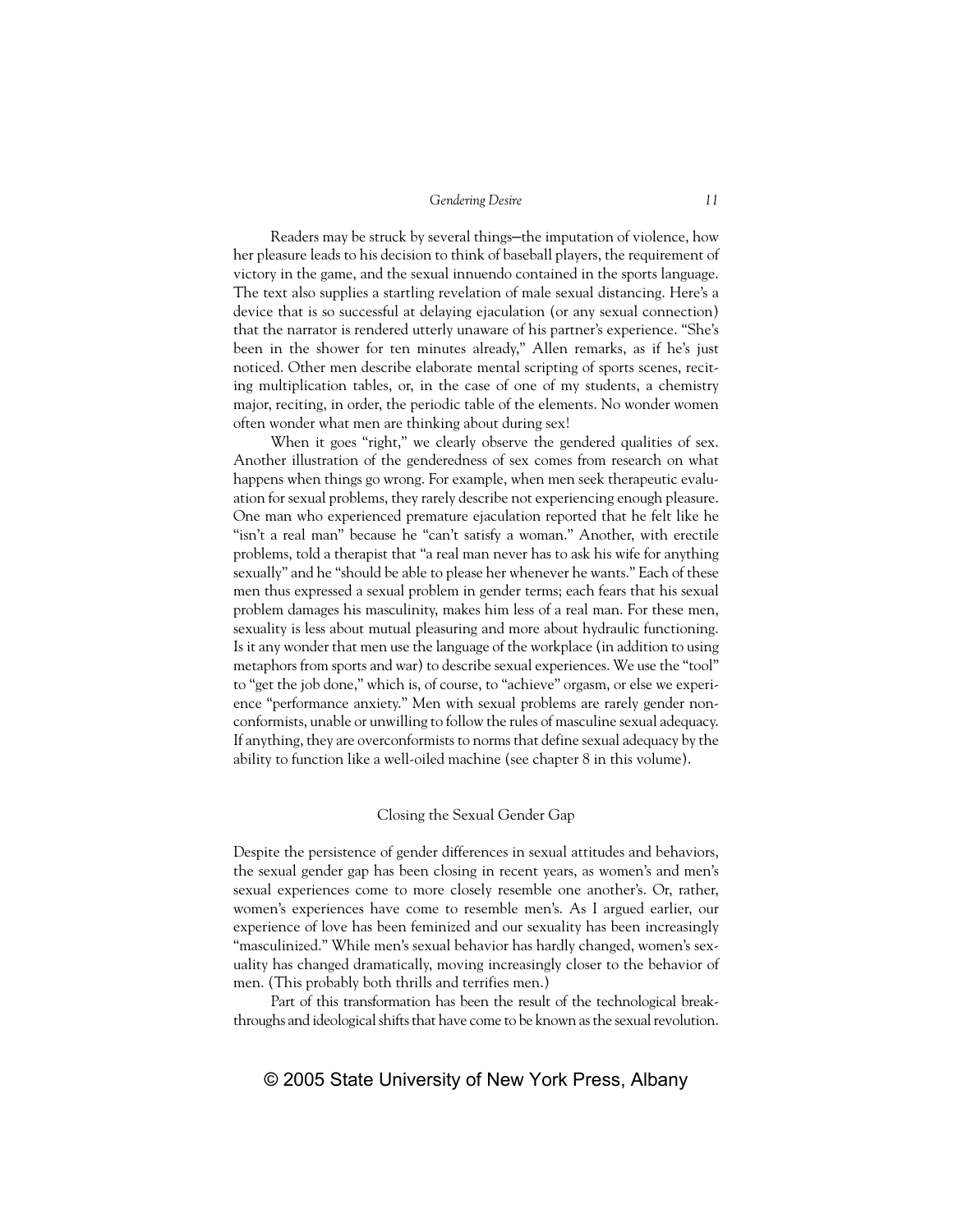Since the 1960s, the pursuit of sexual pleasure for its own sake has been increasingly available to women, as adequate and relatively safe birth control and legal abortion have made it possible to separate fully sexual activity from reproduction. (Men, of course, always were able to pursue sexual pleasure for its own sake; thus, in this sense, women's sexuality has come to more closely resemble men's.) "I guess sex was originally to produce another body; then I guess it was for love; nowadays it's just for feeling good," was the way one 15-year-old boy summed up the shift (Rubin, 1991, p. 13). In addition, widespread sex education has made people more sexually aware**—**but not necessarily more sexually active. In one recent literature review of 53 studies that examined the effects of sex education and HIV education on sexual activity, 27 found no changes in rates of sexual activity, and 22 observed marked decreases, delayed onset of activity, and reduced number of sexual partners. Only three studies found any increase in sexual activity associated with sex education. It would appear that sex education enables people to make *better* sexual decisions, and encourages more responsibility, not less (Grunseit et al., 1997).

Ideologically, feminism made the pursuit of sexual pleasure, the expression of women's sexual autonomy, a political goal. No longer would women believe that they were sexually disinterested, passive and virtuous asexual angels. Women were as entitled to pleasure as men were. And, practically, they knew how to get it, once feminists exposed what one feminist called "the myth of the vaginal orgasm." Feminism was thus, in part, a political resistance to what we might call the "socialized asexuality" of feminine sexuality. "Part of my attraction to feminism involved the right to be a sexual person," recalls one woman. Another envisioned a feminism that "validates the right for a woman to say yes instead of no" (Hollibaugh, 1996). In the past three decades, then, it's been women's sexuality that has been transformed, as women have sought to express their own sexual agency. Consider, for example, the transformation of the idea of sexual experience in the first place. While it used to be that men were expected to have some sexual experience prior to marriage, many women and men placed a premium on women's virginity. Not anymore. As Lillian Rubin writes, "in the brief span of one generation**—**from the 1940s to the 1960s**—**we went from mothers who believed their virginity was their most prized possession to daughters for whom it was a burden." Virginity was no longer "a treasure to be safeguarded"; now, it was "a problem to be solved" (pp. 5, 46).

Rates and motivations for masturbation have also begun to converge. What, after all, is masturbation but self-pleasuring-surely, an expression of sexual agency. The most recent large-scale national sex survey found that men's and women's motivations for masturbation were roughly similar (Laumann, 1994, p. 86; Schwartz & Rutter, 1998, p. 39). As are sexual attitudes. In the NORC sex survey, 36 percent of men and 53 percent of women born between 1933 and 1942 believed that premarital sex was almost always wrong. These numbers declined for both groups, but declined far more sharply for women, so that for those born between 1963 and 1974, only 16 percent of men and 22 percent of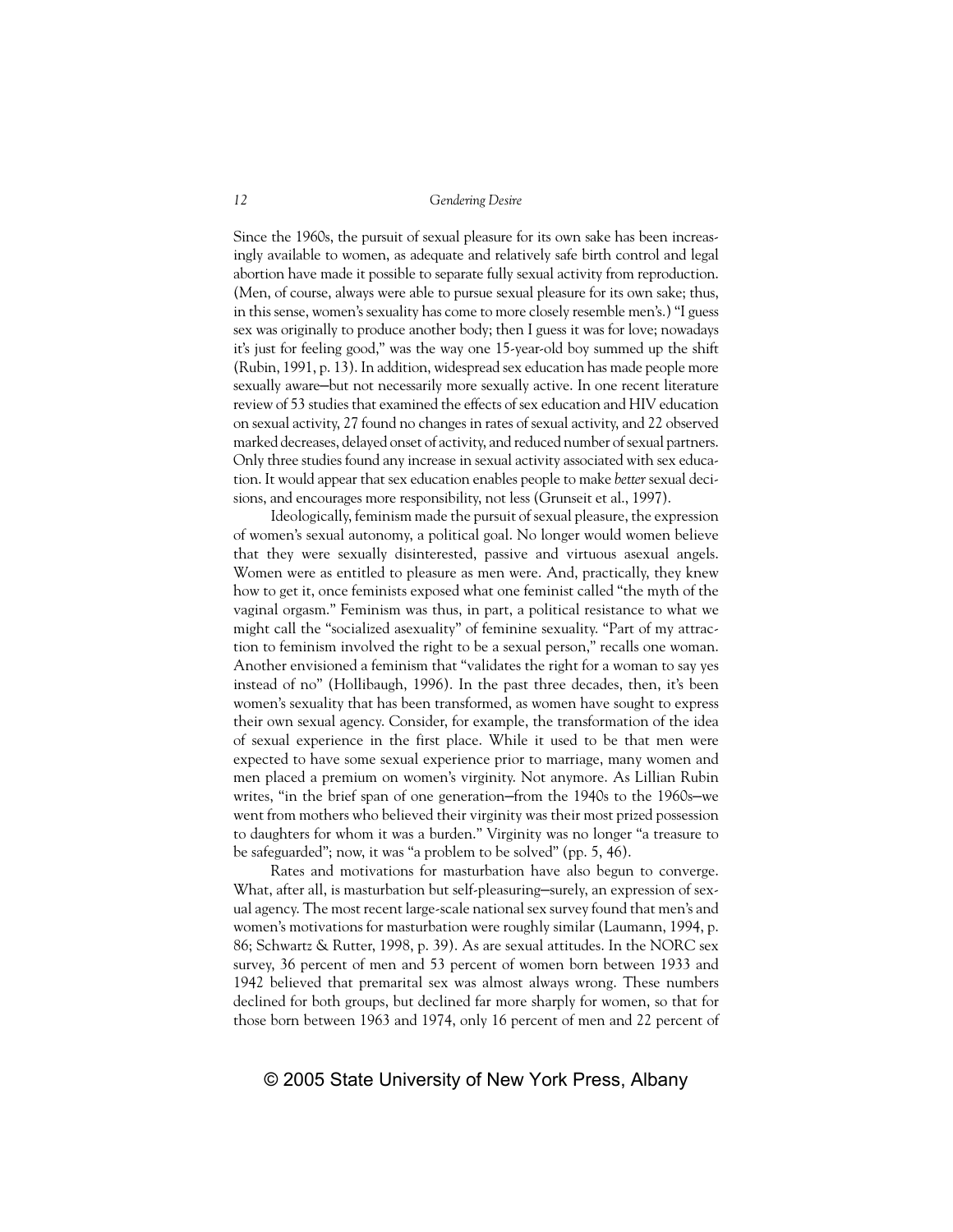women believed that premarital sex was almost always wrong (Laumann et al., 1994, p. 507).

Sexual behaviors, too, have grown increasingly similar. Among teenage boys, sexual experience has remained virtually the same since the mid-1940s, with about 70 percent of all high school aged boys having had sexual intercourse (the rates were about 50 percent for those who went to high school in the late 1920s). But the rates for high school girls have changed dramatically, up from 5 percent in the 1920s to 20 percent in the late 1940s, to 55 percent in 1982, and 60 percent in 1991. And the age of first intercourse has steadily declined for both boys and girls. Similarly, although the rates of teenage virgins have declined for both girls and boys, they have declined more rapidly for girls. The number of teenagers who have had more than five different sexual partners by their eighteenth birthday has increased for both sexes, the rate of increase is also greater for girls as well (Laumann et al., 1994; Schwartz & Rutter, 1998, p. 165).

For adults, rates of premarital sex and the number of sex partners seem to be moving closer. In another survey, 99 percent of male college graduates and 90 percent of female college graduates said that they had had sex before marriage. Researchers in one survey of sexual behavior from the 1970s, found far greater sexual activity and greater variety among married women in the 1970s than Kinsey had found in the late 1940s. Ninety percent of all married women claimed to be happy with their sex lives; three-quarters were content with its frequency, while 25 percent wanted more. A study in the 1980s echoed this trend. Women and men displayed similar sexual desires**—**both wanted frequent sex, were happiest when initiating and refusing sex in equal amounts, and became discontent when sex was infrequent (see Laumann et al., 1994; Schwartz & Rutter, 1998; Janus, 1993; Blumstein & Schwartz, 1983; Segal, 1997).

What turns us on sexually is also similar. In the 1970s, psychologist Julia Heiman developed a way to measure women's sexual arousal. Samples of college women listened to two sorts of tapes**—**romantic and explicitly sexual**—**while wearing a tamponlike device that measured blood flow to the vagina. Like men, women were far more sexually aroused by explicit sex talk than they were by romance (Kolata, 1998, p. 3). And interest in sexual variety also appears to be converging. Experiences of oral sex have increased dramatically for both women and for men. And, if one 20-year-old college woman is to be believed, the meanings attached to oral sex seem to be shifting as well. "'I was about 16 and I had this friend**—**not a boyfriend, a boy *friend***—**and I didn't know what to give him for his birthday, so I gave him a blow job. I wanted to know what it was like; it was just for kicks,'" is what she told an interviewer, "without a trace of embarrassment or self-consciousness" (Rubin, 1991, p. 14).

It would appear that women are having more sex and enjoying it more than ever in our history. And so women are far less likely, now, to fake orgasm. When Lillian Rubin interviewed white working-class women in the mid-1970s for her study *Worlds of Pain,* she found that over 70 percent of the women said they faked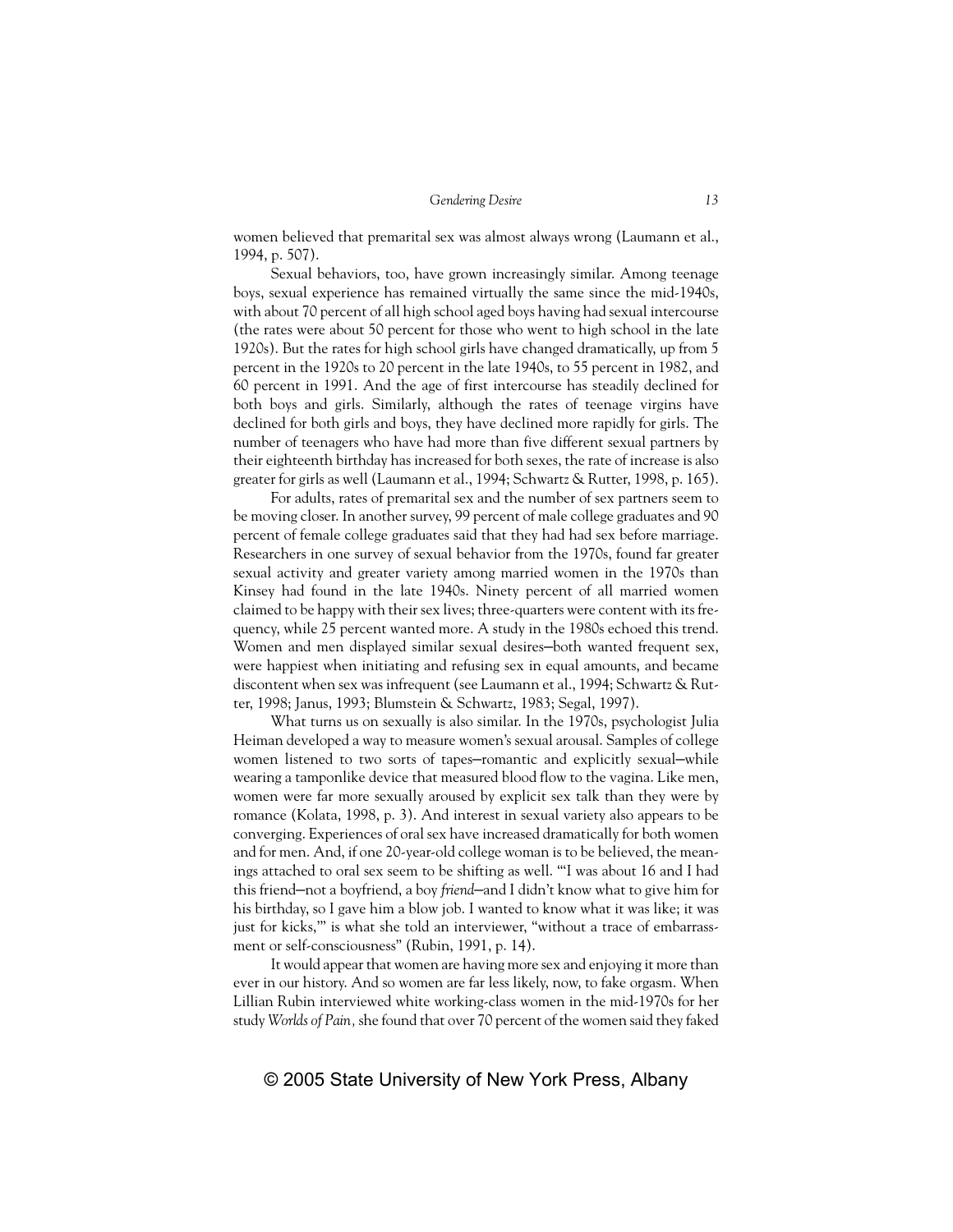orgasm at least some of the time. Now, she finds that the same percentage says that they never fake it (Rubin, 1991, p. 120).

The evidence of gender conversion does not mean that there are no differences between women and men in their sexual expression. It still means different things to be sexual, but the rules are not enforced with the ferocity and consistency that they were in the past. "It's different from what it used to be when women were supposed to hold out until they got married. There's pressure now on both men and women to lose their virginity," is how one 29-year-old man put it. "But for a man it's a sign of manhood, and for a woman there's still some loss of value" (Rubin, 1991, p. 58). Moreover, though both men and women feel entitled to pleasure, and both have their first sexual experience because they wanted to, men still seem to believe that that entitlement also covers acting on it**—**even when the woman doesn't want to. "I paid for a wonderful evening," commented one college man, "and I was entitled to sex for my effort." As a result of attitudes like these, cases of date and acquaintance rape continue to skyrocket on our campuses (Koss et al., 1988).

About 15 percent of college women report having been sexually assaulted; more than half of these assaults were by a person whom the woman was dating. Some studies have estimated the rates to be significantly higher, nearly double (27%) that of the study undertaken by Mary Koss and her colleagues (1988). And, while some pundits have expressed outrage that feminists have transformed college-aged women into "victims," it is more accurate to express outrage that predatory males have turned college women into victims of sexual assault. Any number of rapes is unacceptable. But that significant numbers of college women are forced to change their behaviors because of the behaviors of these men**—**where they study, how late they stay in the library, which parties they go to, whom they date**—**is the outrage.

Among adults, women and men report quite different rates of forced sex. While 96.1 percent of men and 77.2 percent of women say they have never been forced to have sex against their will, those who have been forced display dramatic differences. Just slightly more than 1 percent of men (1.3%), but over one-fifth of all women (21.6%) were forced to have sex by the opposite sex; only about 2 percent of men (1.9%) and just .3% of women were forced by someone of the same sex. Men continue to be the principal sexual predators. Several studies estimate the likelihood that a woman will be the victim of a completed rape to be about one in five. The figure for an attempted rape is nearly double that (Laumann et al., 1994, p. 336; Koss et al., 1994).

Women's increase in sexual agency, revolutionary as it is, has not been accompanied by a decrease in male sexual entitlement, nor by a sharp increase in men's capacity for intimacy and emotional connectedness. Thus, just as some feminist women have celebrated women's claim to sexual autonomy, others therapists and activists**—**have deplored men's adherence to a "non-relational" model of sexual behavior. As with friendship and with love, it's men who have the problem, and psychologists like Ronald Levant seek to replace "irresponsible,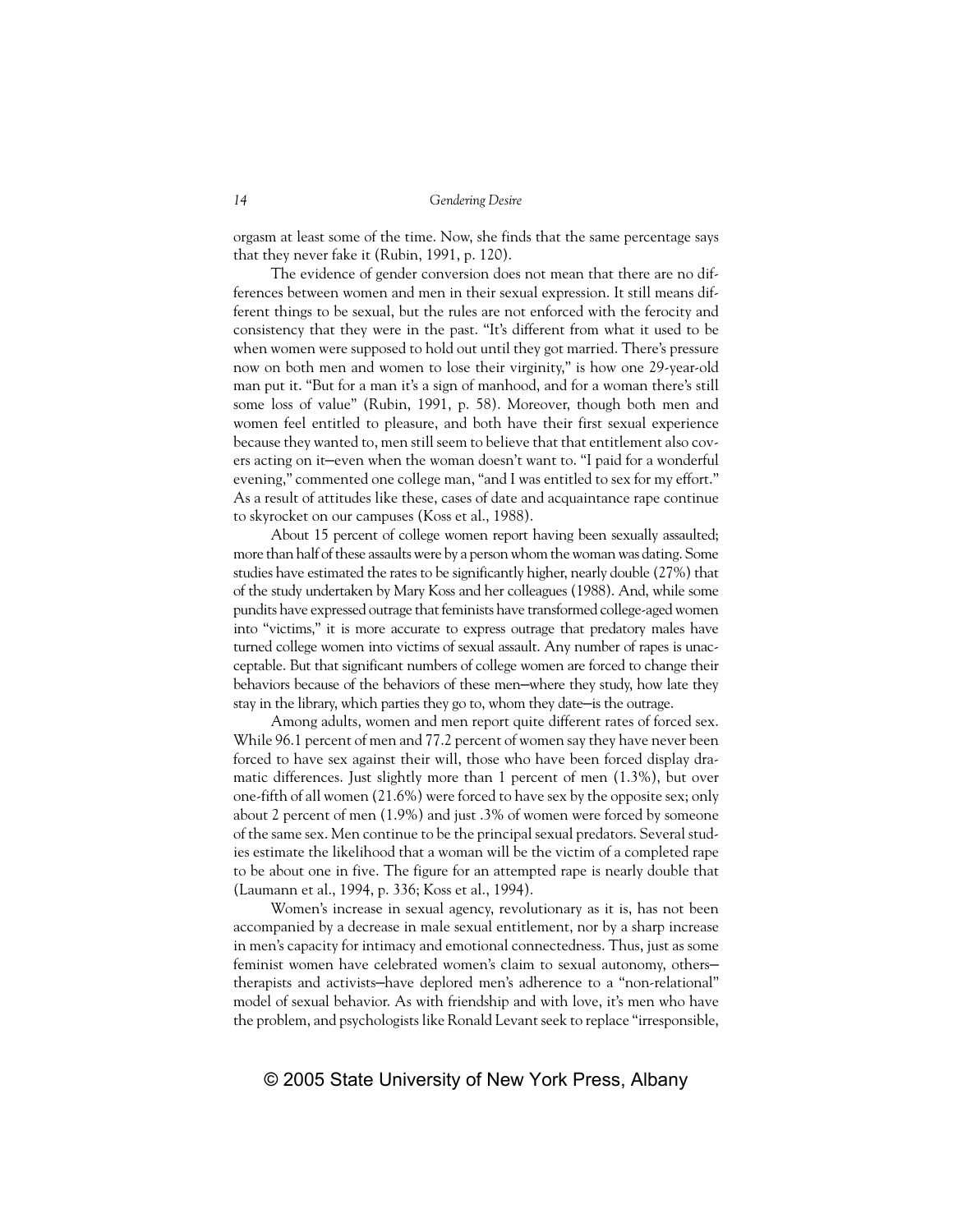detached, compulsive, and alienated sexuality with a type of sexuality that is ethically responsible, compassionate for the well-being of participants, and sexually empowering of men" (1997, p. 270).

The notion of nonrelational sex means that sex is, to men, central to their lives; isolated from other aspects of life and relationships; often coupled with aggression; conceptualized socially within a framework of success and achievement; and pursued despite possible negative emotional and moral consequences. Sexual inexperience is viewed as stigmatizing. Examples of male nonrelational sexuality abound according to the critics. Men think about sex more often than women; have more explicit sexual fantasies; masturbate more often than women; buy more porn; have more sex partners; and, have more varied sexual experiences than women (Billy et al., 1993; Laumann et al., 1994).

In a recent edited volume on this problem, psychologist Gary Brooks (1995) pathologizes male sexual problems as a "centerfold syndrome." Symptoms include: voyeurism, objectification, sex as a validation of masculinity, trophyism, and fear of intimacy. Ron Levant contributes a medical neologism, *alexithymia,* to describe the socially conditioned "inability to feel or express feelings" (1997, p. 19). This problem must be serious; after all, it has a Greek name. Some authors also note the danger to women by men who have this type of "masculine" sex, who "deny the humanity of their partners, and . . . objectify and even violate the partner who is actually treated more as a prop." Others warn of "the damage ultimately done to men when they are socialized in a way that limits their ability to experience intimacy" (Johnston, 1997, pp. 79, 101).

Not all the studies of male nonrelationality are so critical. Psychologists Glenn Good and Nancy Sherrod argue that for many men nonrelational sex is a stage of development, not necessarily a way of being:

Men progress through the NS [nonrelational sexuality] stage by mastering the developmental tasks associated with this stage . . . [which] includes gaining experience as a sexual being, gaining experience with interpersonal aspects of sexuality, developing identity, and developing comfort with intimacy. Men following this route develop internally directed senses of their behavior that allow them to form and sustain intimate, caring relationships with others.

In fact, Good and Sherrod argue, experience with nonrelational sexuality may be a positive experience, allowing adolescents "to reduce sexual tensions" and "gain sexual experiences, refine skills associated with sexual activities, and experience different partners and behaviors, thereby reducing curiosity about different partners in the future" (Good & Sherrod, 1997, pp. 189, 190).

The idea of nonrelational sex as a "problem" for men is relatively recent, and is part of a general cultural discomfort with the excesses of the sexual revolution. In the 1970s, as Martin Levine and Richard Troiden point out, the significant sexual problems were problems stemming from too little sexual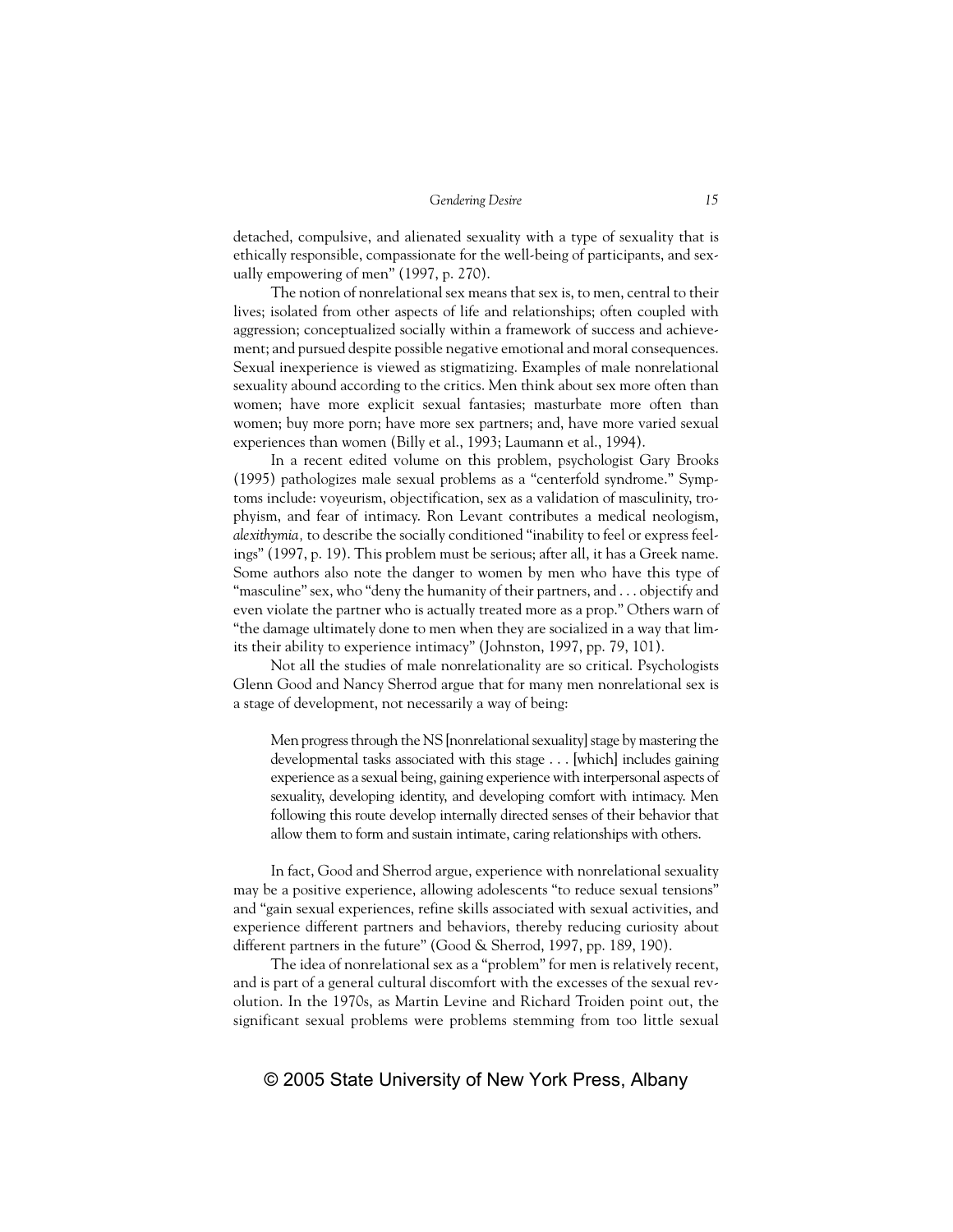experience**—**anorgasmia (the inability to achieve orgasm), especially for women, ejaculatory and erectile problems for men. Now the problem is sex "addiction," a relatively new term that makes having a lot of sex a problem, and "nonrelational sex," which makes pursuing sexual pleasure for its own sake also a problem. While it may be true that nonrelational sexuality may be a problem for some men, especially for those for whom it is the only form of sexual expression, it is not necessarily the only way men express themselves sexually. Many men are capable of both relational and nonrelational sexuality. Some men don't ever practice nonrelational sexuality because they live in a subculture in which it is not normative; other men develop values that oppose it (Good & Sherrod, 1997, p. 186). One possibly worthy goal might be to enlarge our sexual repertoires to enable both women and men to experience a wide variety of permutations and combinations of love and lust, without entirely reducing one to the other**—**as long as all these experiences are mutually negotiated, safe, and equal.

### Homosexuality as Gender Conformity

Thus far, I've been describing the ways in which men and women are socialized toward "his" and "her" sexualities. I've deliberately avoided the obvious disclaimer that I was speaking about heterosexuality and not homosexuality, because this gendering of sexuality is as applicable to homosexuals as it is to heterosexuals. In fact, it may even be *more* obvious among gay men and lesbians, because in homosexual encounters there are two gendered men or two gendered women. That is, you have masculinity or femininity multiplied by two! Gender differences may even be exaggerated by sexual orientation.

This is, of course, contrary to our commonsense understandings of homosexuality, as well as those biological studies that suggest that gay men have some biological affinity to women, as opposed to heterosexual men. Indeed, our commonsense assumption is that gay men and lesbians are gender *non*conformists lesbians are "masculine" women; gay men are "feminine" men. But such commonsense thinking has one deep logical flaw**—**it assumes that the gender of your partner is more important, and more decisive in your life, than your own gender. But our own gender**—**the collections of behaviors, attitudes, attributes, and assumptions about what it means to be a man or a woman**—**is far more important than the gender of the people with whom we interact, sexually or otherwise. Sexual behavior, gay or straight, confirms gender identity.

That doesn't mean that these commonsense assumptions haven't completely saturated popular discussions of homosexuality, especially in those advice books designed to help parents make sure that their children did not turn out "wrong." For example Peter and Barbara Wyden's book *Growing Up Straight: What Every Thoughtful Parent Should Know About Homosexuality,* argued that "pre-homosexual" boys were identifiable by their lack of early childhood masculinity, which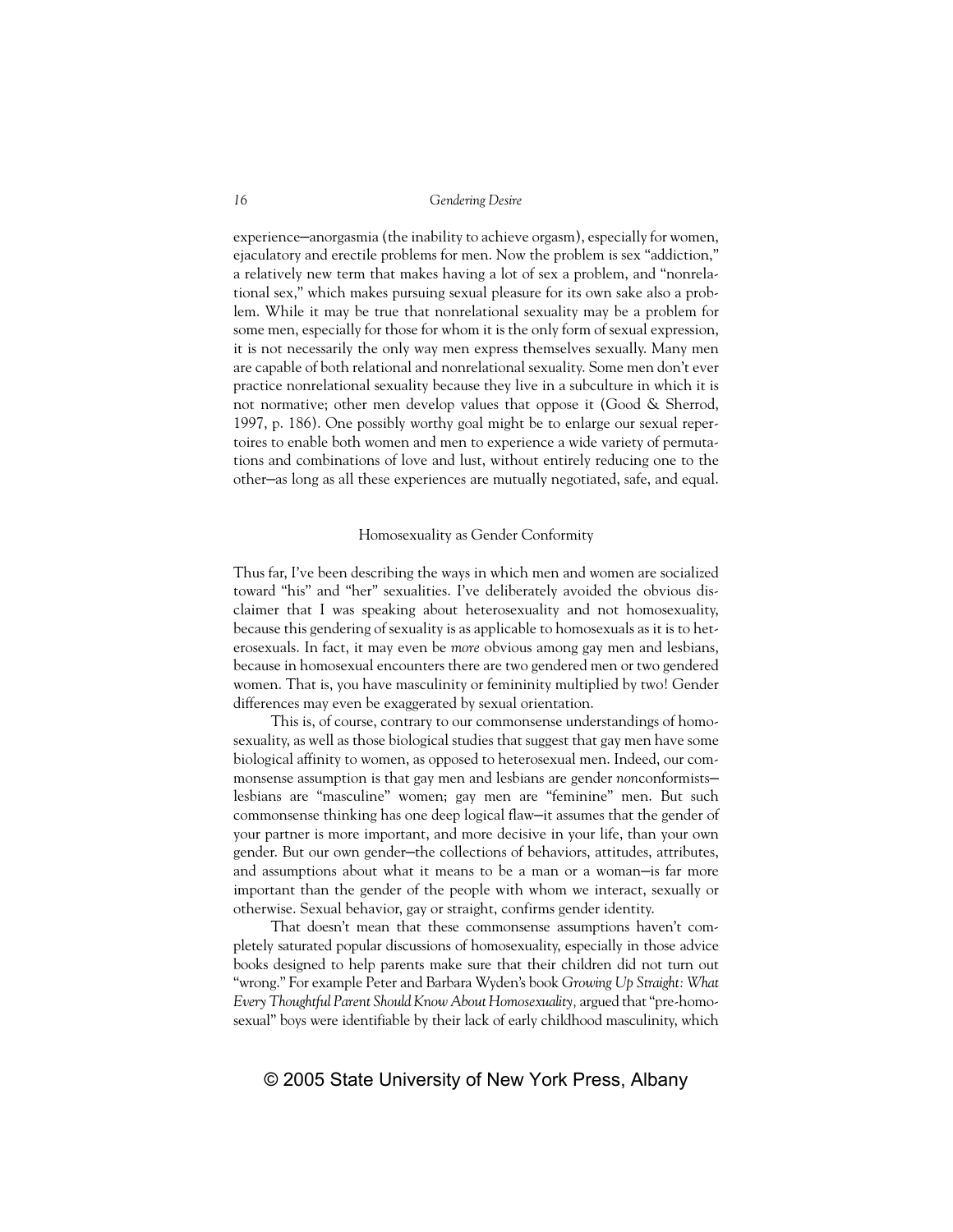could be thwarted by an overly "masculine" mother, that is, one who had a job outside the home and subscribed to feminist ideas (Wyden & Wyden, 1968).

A few empirical studies have also made such claims. For example, psychiatrist Richard Green tracked a small group of boys (about 55) from preschool to young adulthood. All the boys were chosen for patterns of frequent cross-dressing at home. They liked to play with girls at school, enjoyed playing with dolls, and followed their mothers around the house doing housework. Their parents were supportive of this behavior. These "sissy boys," as Green called them, were four times more likely to have homosexual experiences than nonfeminine boys. But this research has also been widely criticized: Such gender nonconformity is extremely rare (there was great difficulty in finding even 55 boys), and thus cannot be the source of the great majority of homosexual behavior. Extreme patterns of nonconformity are not equivalent to milder measures, such as not liking sports, preferring music or reading, and indifference to rough-and-tumble play. The homosexual experience may be a result of the social reactions to their conduct (persecution by other boys, or the therapy to which they were often exposed), which thwarted their ability to establish conventional heterosocial patterns of behavior. It may have been the ostracism itself, and not the offending behavior, that led to the sexual experiences. When milder forms of gender nonconformity are examined, most boys who report such behavior turn out to be heterosexual. Finally, when studies by Green and his colleagues were extended to "tomboys," it was found that there was no difference in eventual sexual preference between girls who reported tomboy behavior and those who did not. What I think Green found is that being a sissy is a far more serious offense to the gender order than being a tomboy (Green, 1986).

The evidence points overwhelmingly the other way, that homosexuality is deeply gendered, and that gay men and lesbians are true gender conformists. To accept such a proposition leads to some unlikely alliances, with gay-affirmative writers and feminists lining up on the same side as an ultraconservative writer like George Gilder, who, in his unwavering critique of masculinity**—**both gay and straight**—**writes that lesbianism "has nothing whatever to do with male homosexuality. Just as male homosexuals, with their compulsive lust and promiscuous impulses, offer a kind of caricature of typical male sexuality, lesbians closely resemble other women in their desire for intimate and monogamous coupling" (Gilder, 1985).

Since the birth of the gay liberation movement in the Stonewall riots of 1969**—**when gay men fought back against the police who were raiding a New York City gay bar**—**gay men have been particularly eager to demonstrate that they were not "failed" men, as earlier popular images portrayed them. In fact, many gay men became extremely successful as "real" men, enacting a hypermasculine code of anonymous sex, masculine clothing, and physical appearance, including bodybuilding. The "clone" as he was called, comprising about 35 percent of all gay men, was perhaps even more successful at masculinity than were straight men. By the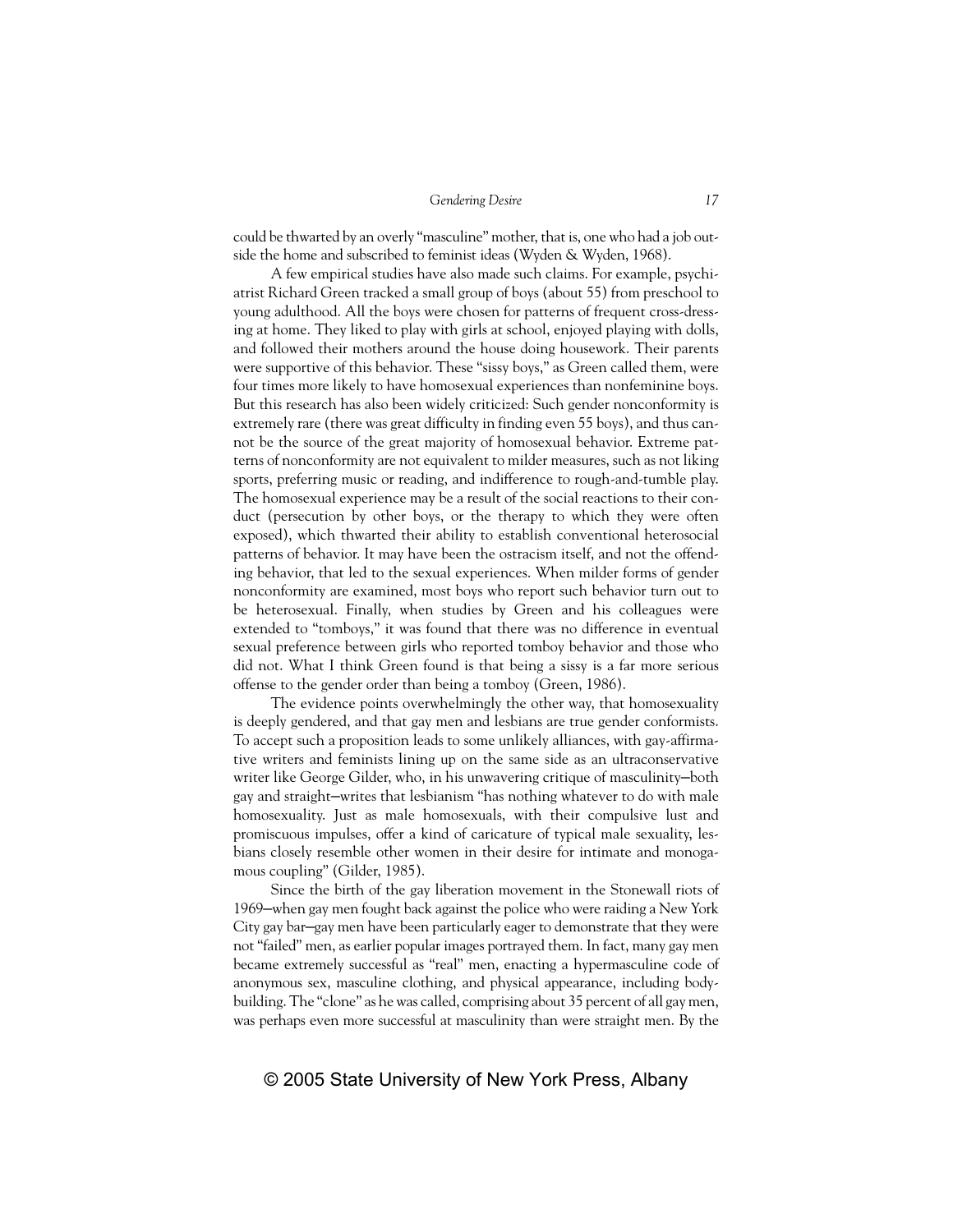early 1980s, this notion had produced some curious inversions of traditional stereotypes. In one popular song from 1983, Joe Jackson commented on this:

See the nice boys, dancing in pairs Golden earring, golden tan, blow wave in their hair Sure they're all straight, straight as a line All the gays are macho, can't you see their leather shine?<sup>2</sup>

By contrast, the sexual lives of lesbians were quite different. For many lesbians, gay liberation did not mean sexual liberation. In the lesbian community, there was more discussion of "the tyranny of the relationship" than of various sexual practices; lesbian couples in therapy complained of "lesbian bed death," the virtual cessation of sexual activity for the couple after a few years. One woman told an interviewer:

As women we have not been socialized to be initiators in the sexual act. Another factor is that we don't have to make excuses if we don't want to do it. We don't say we have a headache. We just say no. We also do a lot more cuddling and touching than heterosexuals, and we get fulfilled by that rather than just the act of intercourse . . . Another thing is that such a sisterly bond develops that the relationship almost seems incestuous after a while. The intimacy is so great. We know each other so well. (Chapple & Talbot, 1989, p. 356)

While some lesbians did embrace a sexual liberationist ethic and sought arenas for sexual variety, most remained gender conformists.

This was underscored by the fact that feminism also played a large role in the social organization of lesbian life. During the early waves of the women's movement, lesbianism was seen as a political alternative, a decision not to give aid and comfort to the enemy (men). How could a woman be truly feminist, they asked, if she shared her life and bed with a man? The "political lesbian" represented a particular fusion of sexual and gender politics, an active choice that matched one's political commitment. "For a woman to be a lesbian in a malesupremacist, capitalist, misogynist, racist, homophobic, imperialist culture," wrote one woman, "is an act of resistance." While of course not all lesbians are feminists, even this construct of political lesbianism is a form of gender conformity. If one resists gender inequality, political lesbians argue, then one must opt out of sexual relationships with men, and choose to be sexual only with women *because they are women.* Gender remains the organizing principle of sexuality**—**even a sexuality that is understood as a form of resistance to gender politics (Clarke, 1996, p. 155).

The weight of evidence from research on homosexuality bears out this argument that gay men and lesbians are gender conformists. Take, for example, the number of sexual partners. In one study, sex researchers found that most lesbians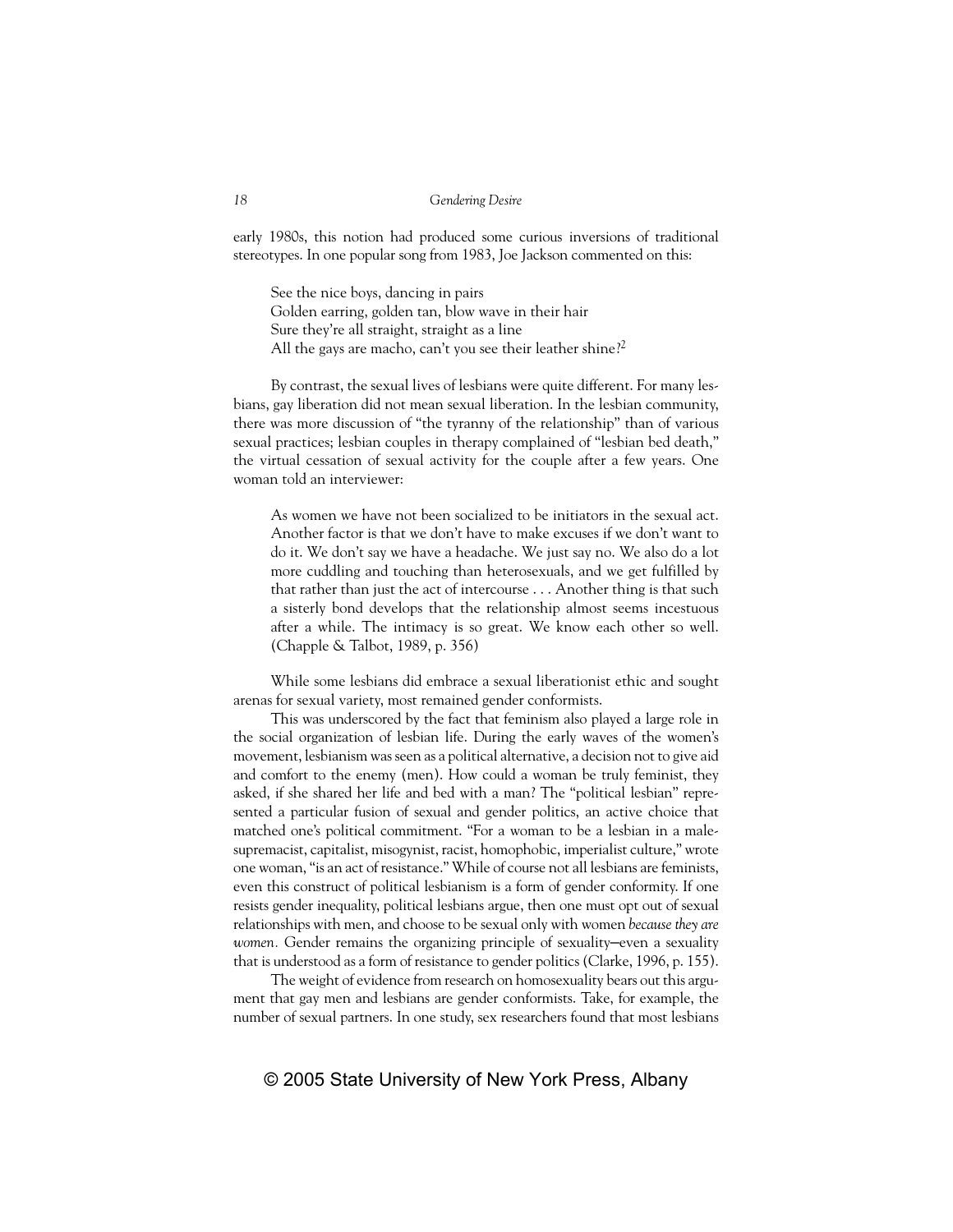reported having had fewer than 10 sexual partners, and almost half said they had never had a one-night stand. A 1982 survey of unmarried women between the ages of 20 and 29 found an average of 4.5 sexual partners over the course of their lives. But the average gay male in the same study had had hundreds of partners, many one-night stands, and more than a quarter of them reported a thousand or more partners. Masters and Johnson found that 84 percent of males and 7 percent of females had had between 50 and 1,000 or more sexual partners in their lifetimes; and that 97 percent of men and 33 percent of women had had seven or more relationships that had lasted four months or less. While 11 percent of husbands and 9 percent of wives in another study described themselves as promiscuous, 79 percent of gay men and 19 percent of lesbians made such a claim. Among heterosexual cohabitors, though, 25 percent of the men and 22 percent of the women described themselves as promiscuous. Gay men have the lowest rates of long-term committed relationships, while lesbian have the highest, and lesbians place much greater emphasis on emotional relationships than gay men. Thus, it appears that men**—**gay and straight**—**place sexuality at the center of their lives, and that women**—**straight or lesbian**—**are more interested in affection and caring in the context of a love relationship (Bell & Weinberg, 1978; Masters, Johnson, & Kolodny, 1978; Blumstein & Schwartz, 1983, p. 317).

Research on frequency of sexual activity bears this out. In one study, among heterosexual married couples, 45 percent reported having sex three or more times per week during the first two years of their marriage, and 27 percent of those married between two and ten years reported such rates. By contrast, 67 percent of gay men together up to two years, and 32 percent of those together two to ten years had sex three or more times per week. One-third of lesbians had sex three or more times per week in the first two years of their relationship; but only 7 percent did after two years. After 10 years, the percentages reporting sex more than three times per week were 18 percent for married couples, 11 percent for gay men, and 1 percent for lesbians. Nearly half the lesbians (47%) reported having sex less than once a month after ten years together (Blumstein & Schwartz, 1983). One interviewer described a lesbian couple:

She and her roommate were obviously very much in love. Like most people who have a good, stable, five year relationship, they seemed comfortable together, sort of part of one another, able to joke, obviously fulfilled in their relationship. They work together, have the same times off from work, do most of their leisure activities together. They sent me off with a plate of cookies, a good symbolic gesture of the kind of welcome and warmth I felt in their home. (Bell & Weinberg, 1978, p. 220)

If heterosexuality and homosexuality are so similar, in that men and women express and confirm their gendered identities through sexual behavior, what then are the big differences between heterosexuals and homosexuals**—**aside, of course,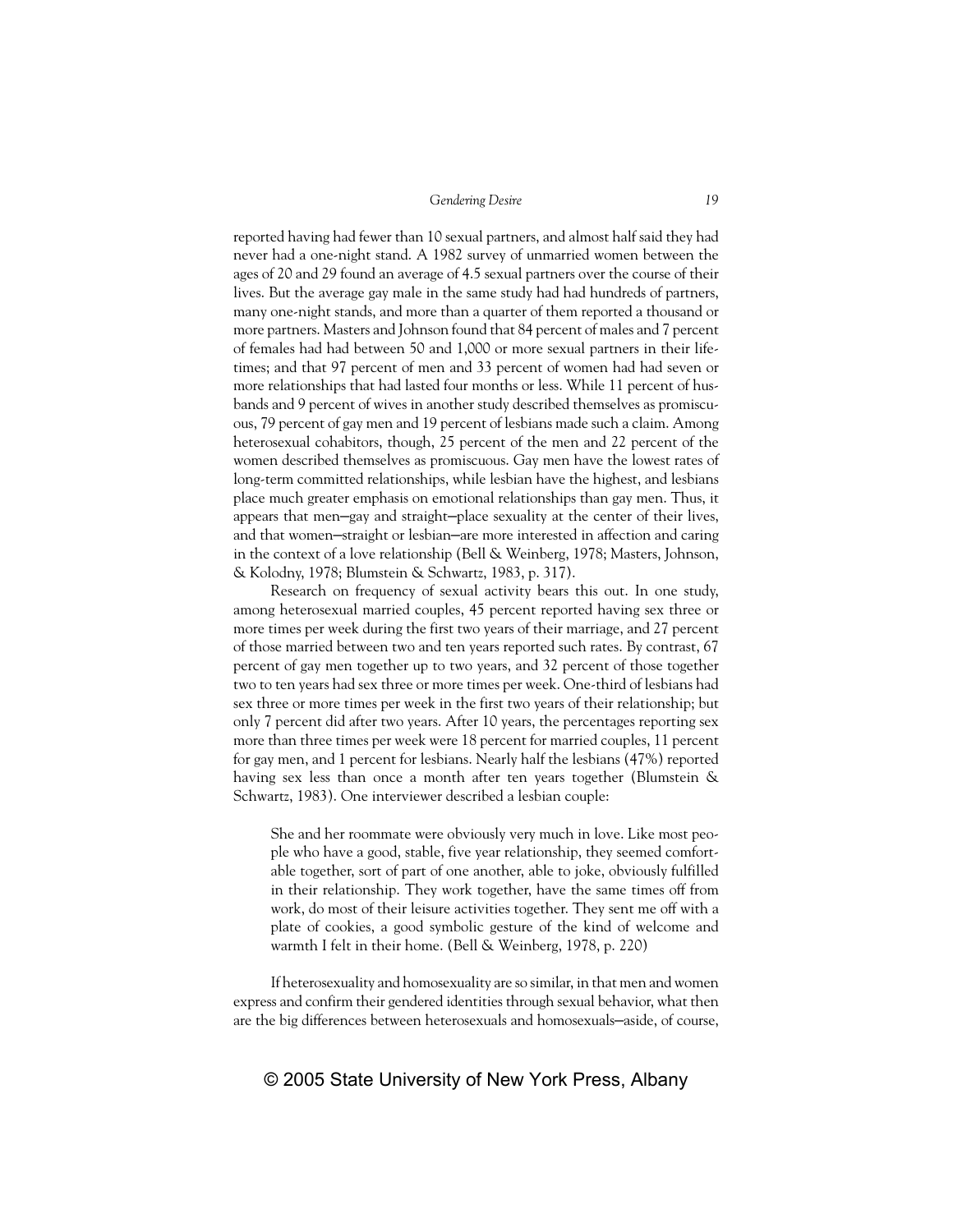from the gender of the partner? One difference is that gay relationships are more egalitarian. When we ask, for example, who intiates sex, gay men and lesbians report identical rates, which are far more egalitarian than the rates for married or cohabiting couples. Because homosexuals' identities are defined by their sexuality, and because their sexuality is not procreative, gay men and lesbians have also been more sexually experimental, especially with nonpenetrative sex. As one sex therapist writes, "gay men have more ways of sexually relating than do heterosexual men" (see Nichols, 1987). And Masters and Johnson found that gay couples have longer lovemaking sessions than heterosexual couples.

One other way that heterosexuality and homosexuality are similar, actually, is in the impact of homophobia on sexual behavior. Obviously, for gay people homophobia saturates all their interactions. The systematic devaluation of homosexuality, the stigma attached to being homosexual, becomes a crucial element in one's identity. As sociologist Ken Plummer writes (1975, p. 102):

the perceived hostility of the societal reactions that surround . . . homosexuality . . . renders the business of becoming a homosexual a process that is characterized by problems of access, problems of guilt, and problems of identity. It leads to the emergence of a subculture of homosexuality. It leads to a series of interaction problems involved with concealing the discreditable stigma. And it inhibits the development of stable relationships among homosexuals to a considerable degree.

We know how homophobia constructs gay experience, but we are less aware of the power of homophobia to structure the experiences and identities of heterosexuals. Homophobia is more than the fear or hatred of homosexuals; it is also, for men, the fear of being perceived as unmanly, effeminate, or, worst of all, gay. These fears seem less keen among heterosexual women, though many worry about the dangers of homosexuals (nearly always men) to their children. Male heterosexuals often spend a significant amount of time and energy in masculine display so that no one could possibly get the "wrong" impression about them. In one study, many heterosexual men said they had sex in order to prove they weren't gay (Muelenhard, 1988). Since our popular misperceptions about homosexuality usually center on gender inversion, compensatory behaviors by heterosexuals often involve exaggerated versions of gender stereotypic behaviors. In this way, homophobia reinforces the gender of sex, keeping men acting hypermasculine and women acting ultrafeminine. "Heterosexuality as currently construed and enacted (the erotic preference for the other gender) requires homophobia," write sex researchers John Gagnon and Stuart Michaels (1989, p. 2).3

With the onset of the HIV epidemic, major changes occurred in the sexual patterns of gay men, including fewer partners, less anonymous sex, and increases in the practice of safer sex and the number of gay male couples. The emphasis on "safer sex" was seen by many as an effort to "feminize" sexuality, to return it to the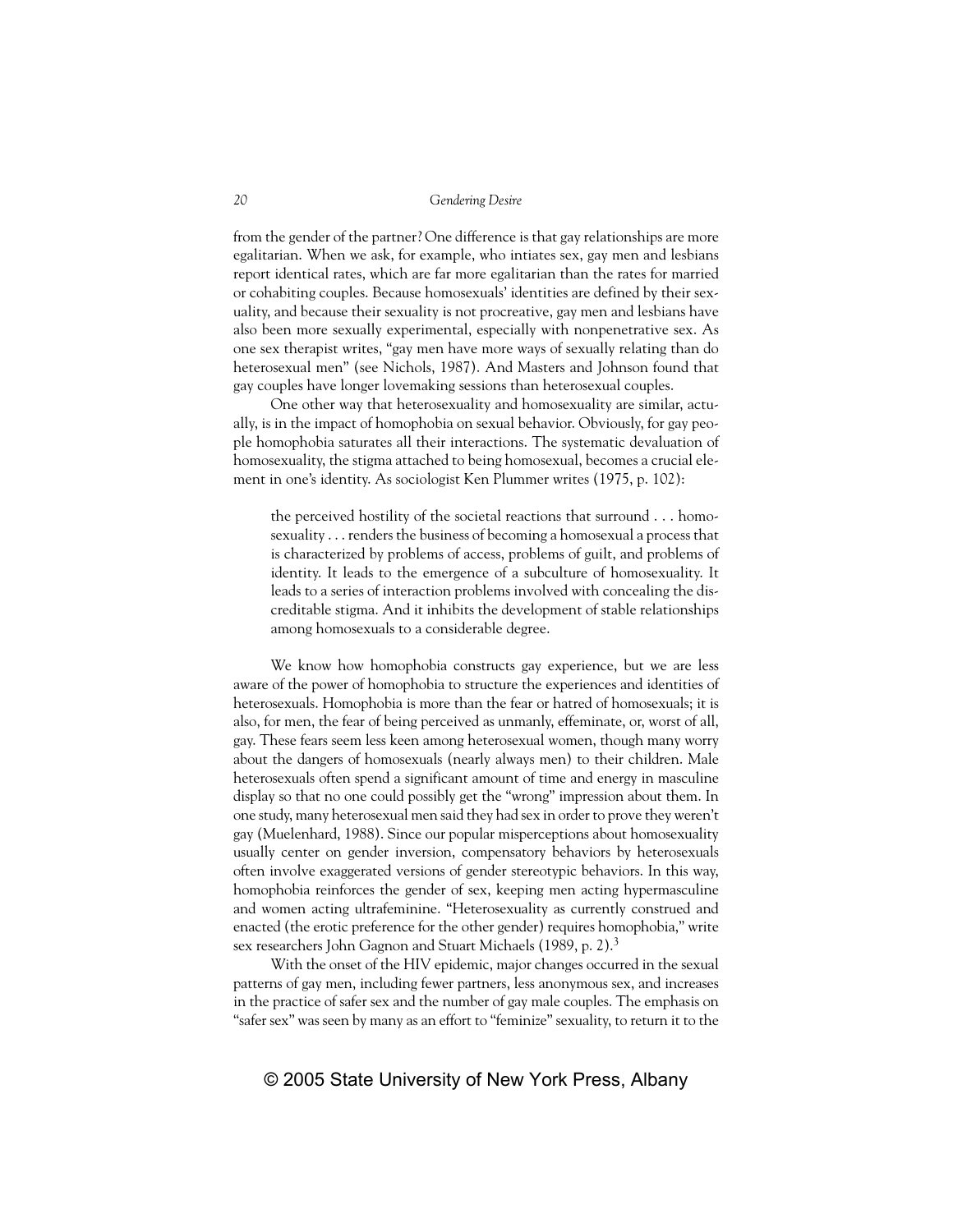context of emotional and monogamous relationships, thus abandoning the earlier gay liberationist ethic of sexual freedom. To men, the very phrase "safe sex" was experienced as an oxymoron: what's sexy**—**heat, passion, excitement, spontaneity**—**was the exact opposite of what's safe**—**soft, warm, cuddly. Many men feared that practicing safe sex would mean no longer having sex like men, and that programs encouraging such gender nonconformity would be doomed to failure. This is not simply an issue for gay men, of course. Heterosexual women have been trying to get heterosexual men to practice a form of safe sex for decades, finding that their own sexual expressivity is less encumbered when both partners take responsibility for birth control. Fear of pregnancy and fear of HIV transmission both require that one fuse sexual pleasure with sexual responsibility (Levine, 1998).

Critics needn't have worried. Much of the work to minimize the risk for HIV among gay men has been to reaffirm masculine sexuality, to develop ways that men could still have "manly" sex while they also practiced safe sex. Gay organizations promoted safe sex clubs, pornographic videos, and techniques. As a result, gay men did begin to practice safe sex, without disconfirming their masculinity, though there is some evidence of recent backsliding by younger gay men, especially since HIV treatments now seem to augur longer and healthier lives for HIV-positive people than they previously enjoyed.

Nonetheless, AIDS remains a highly "gendered" disease. Although women and men are both able to contract the virus that causes AIDS**—**in fact, women are actually more likely to contract the disease from unprotected heterosexual intercourse than are men**—**and despite the fact that rates of new infection among women are increasing faster than among men, the overwhelming majority (over 80%) of all AIDS patients in the United States are men. AIDS is the most highly gendered disease in American history**—**a disease that both women and men could get, but one that overwhelmingly disproportionately affects one gender and not the other. It would be useful to understand masculinity**—**risk-taking, avoidance of responsibility, pursuit of sex above all other ends**—**as a risk factor in the spread of the disease in the same way that we understand it to be a risk factor in drunk driving accidents (Kimmel & Levine, 1991).4

### What Else Affects Sexuality?

While gender remains one of the organizing principles of sexuality, other aspects of our lives also profoundly influence our sexual behaviors and expectations. For one thing, sexual behavior, as we've seen, varies widely among different cultures. Margaret Mead found that in some cultures, the idea of spontaneous sex is not encouraged for either women or men. Among the Arapesh, she writes, the exceptions are believed to occur in women. "Parents warn their sons even more than they warn their daughters against permitting themselves to get into situations in which someone can make love to them" (Mead, 1935, p. 161). Another anthropologist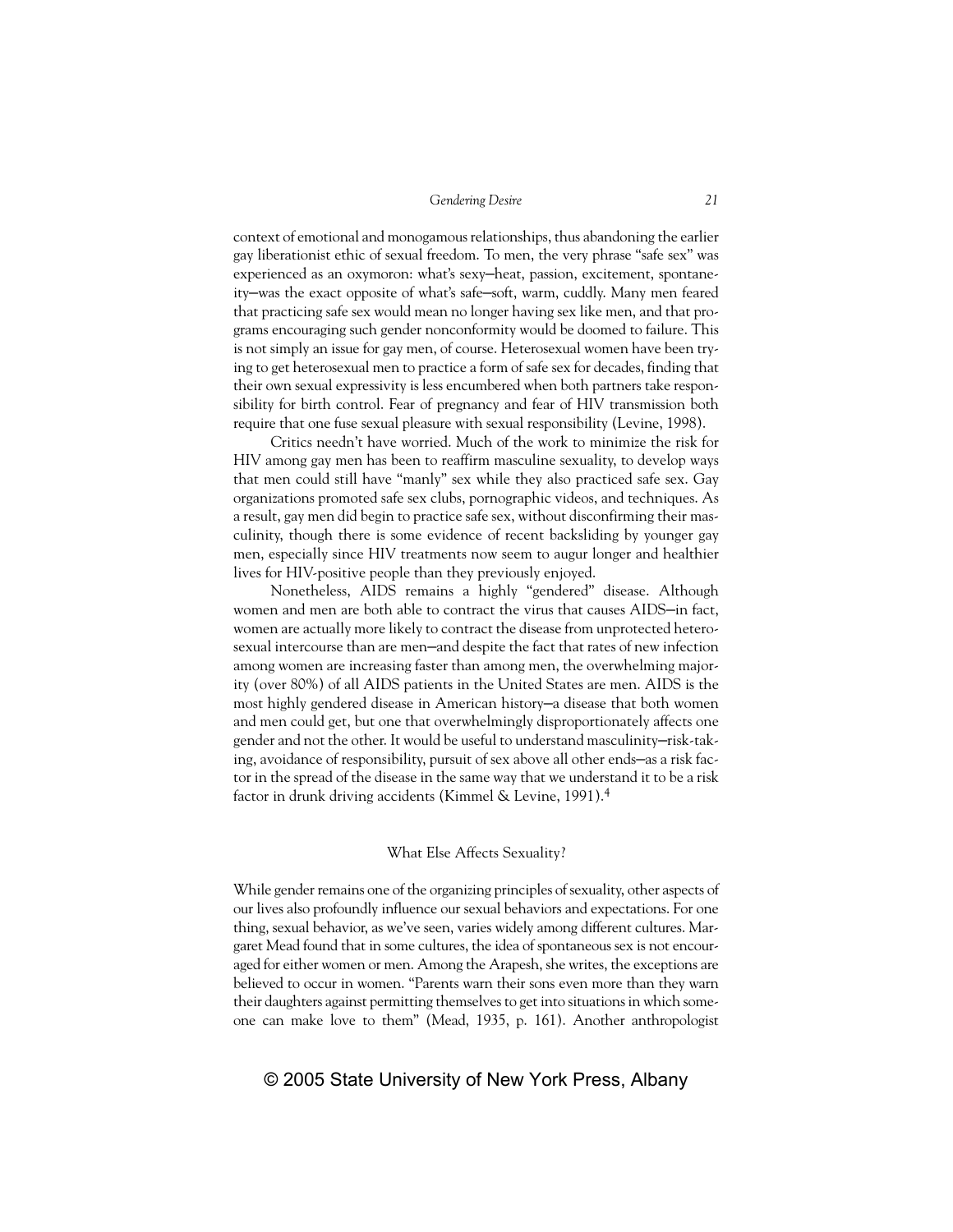reported that in one southwest Pacific society, sexual intercourse is seen as highly pleasurable and deprivation as harmful to both sexes. And Bronislaw Malinowski saw significant convergence between women and men in the Trobriand Islands, where women initiate sex as often as men, and where couples avoid the "missionary" position because the woman's movements are hampered by the weight of the man so that she cannot be fully active.

In the contemporary United States, several variables other than gender affect sexuality, such as class, age, education, marital status, religion, race, and ethnicity. Take class, for example. Kinsey found that, contrary to the American ideology that holds that working-class people are more sensual because they are closer to their "animal natures," lower class position did not mean hotter sex. In fact, he found that upper- and middle-class people were more sophisticated in the "arts of love," demonstrating wider variety of activities and greater emphasis on foreplay, while lower-class people dispensed with preliminaries and did not even kiss very much.

There is evidence that race and ethnicity also produce some variations in sexual behavior. For example, blacks seem to hold somewhat more sexually liberal attitudes than whites and have slightly more sex partners, but they also masturbate less frequently, have less oral sex, and are slightly more likely to have same-sex contacts. Hispanics are also more sexually liberal than whites, and masturbate more frequently than blacks or whites; but they also have less oral sex than whites (yet more than blacks) and have fewer sex partners, either of the same or opposite sex, than whites or blacks (Laumann et al., pp. 518**–**29, 177, 192, 82**–**84, 98, 302**–**09).

Age also affects sexuality. What turns us on at 50 will probably not be what turned us on at 15. Not only are there significant physiological changes that augur a decline in sexual energy and interest, but age is also related to marital status and family obligations. As Lillian Rubin writes,

On the most mundane level, the constant negotiation about everyday tasks leaves people harassed, weary, irritated, and feeling more like traffic cops than lovers. Who's going to do the shopping, pay the bills, take care of the laundry, wash the dishes, take out the garbage, clean the bathroom, get the washing machine fixed, decide what to eat for dinner, return the phone calls from friends and parents? When there are children, the demands, complications and exhaustion increase expontentially. (p. 165)

Ah, children. By far one of the greatest anaphrodesiacs**—**sexual turn-offs in our society is having children. Couples**—**gay and straight**—**with children report far less sexual activity than couples without children. There's less time, less freedom, less privacy**—**and less interest.

You've probably heard reports that women hit their sexual peak in the late 30s and early 40s, while men peak before they turn 20, after which they are increasingly likely to appreciate softer, more sensual activities. And you've probably heard that such differences reveal biological differences in male and female